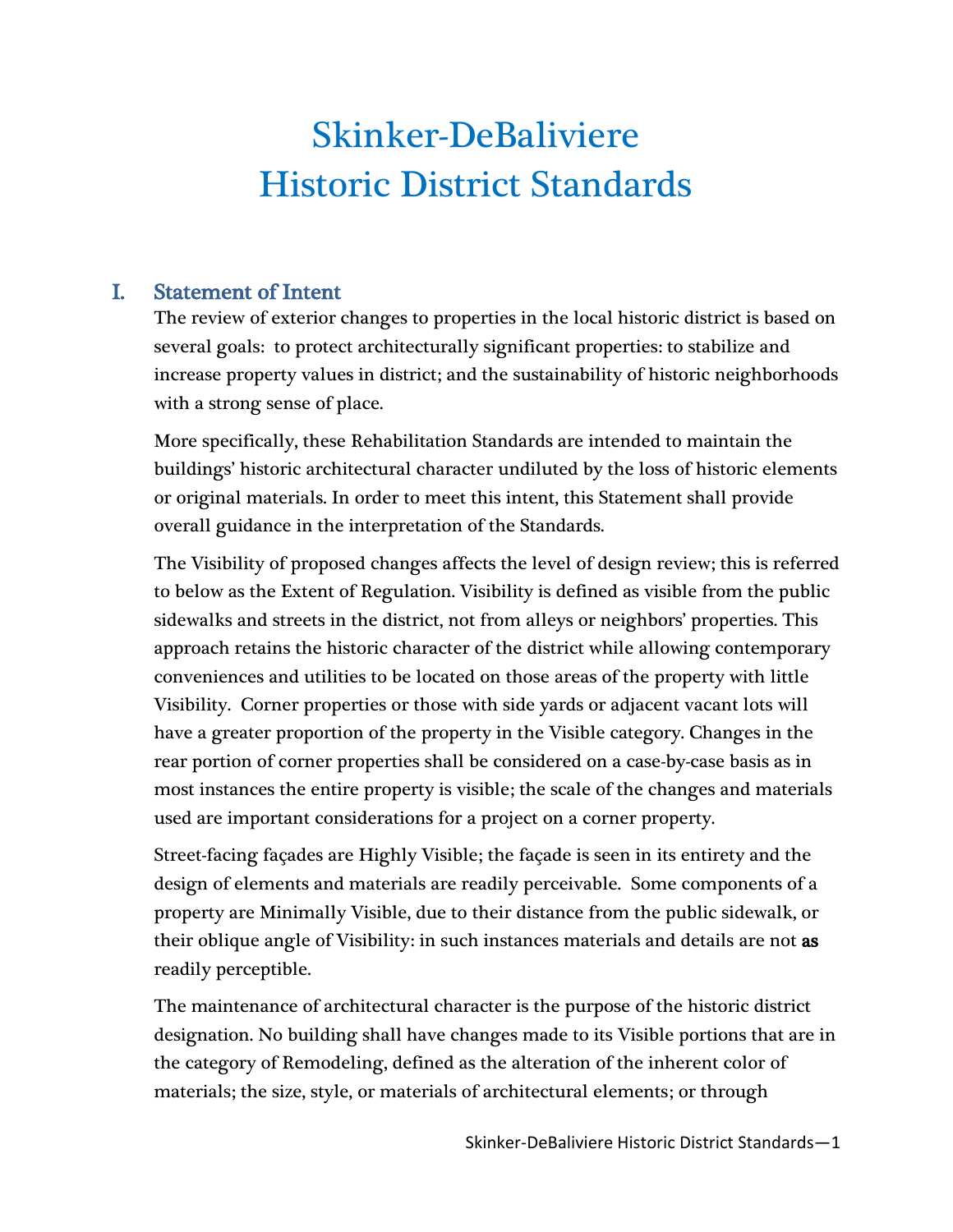additions or removals that alter a building's historic architectural character. An example of remodeling is the alteration of the size of a front porch and/or its railing, posts, or roof.

The cover or wrapping of Highly Visible historic elements with maintenance-free materials alters their historic character to the extent that such work does not meet the intent of these Standards.

No building shall have changes made to its Visible portions that affect the physical properties of the historic building materials through the application of coatings or treatments that alter their color, surface.

Architecturally significant elements of a building shall be retained rather than replaced. These elements include, but are not limited to, entrances, porches, windows, dormers and façade materials.

When a material is identified in the Standards as an appropriate historic replacement material, it may not be appropriate for every property in the district. A change from one approvable historic material to another is considered to be Remodeling and does not meet the intent of these Standards. An example of this type of change is replacing a slate roof with a clay tile roof.

Property owners may make changes at the rear of their properties with additions, alterations, the construction of a garage, or additions without meeting any Standards if the work is not visible from the public sidewalks and streets in the district. Highly Visible changes are subject to the review of scale, materials, architectural elements, and other factors that consider the compatibility of the proposed work with the character of the historic building. Minimally Visible elements may be of a substitute material, but not of a different design.

In some cases, the Standards require the use of an historic material that is more expensive than a substitute material. As the long-term goal is the stability and increase in property values in the historic district, the use of the historically appropriate material is considered to be a long-term investment in the property. An applicant may make an appeal based on economic hardship that is supported by documentation of limited income and assets.

Visible areas of front yards are also reviewed under these Standards. This includes landscape features such as terraces as well as on-premise sidewalks, patios and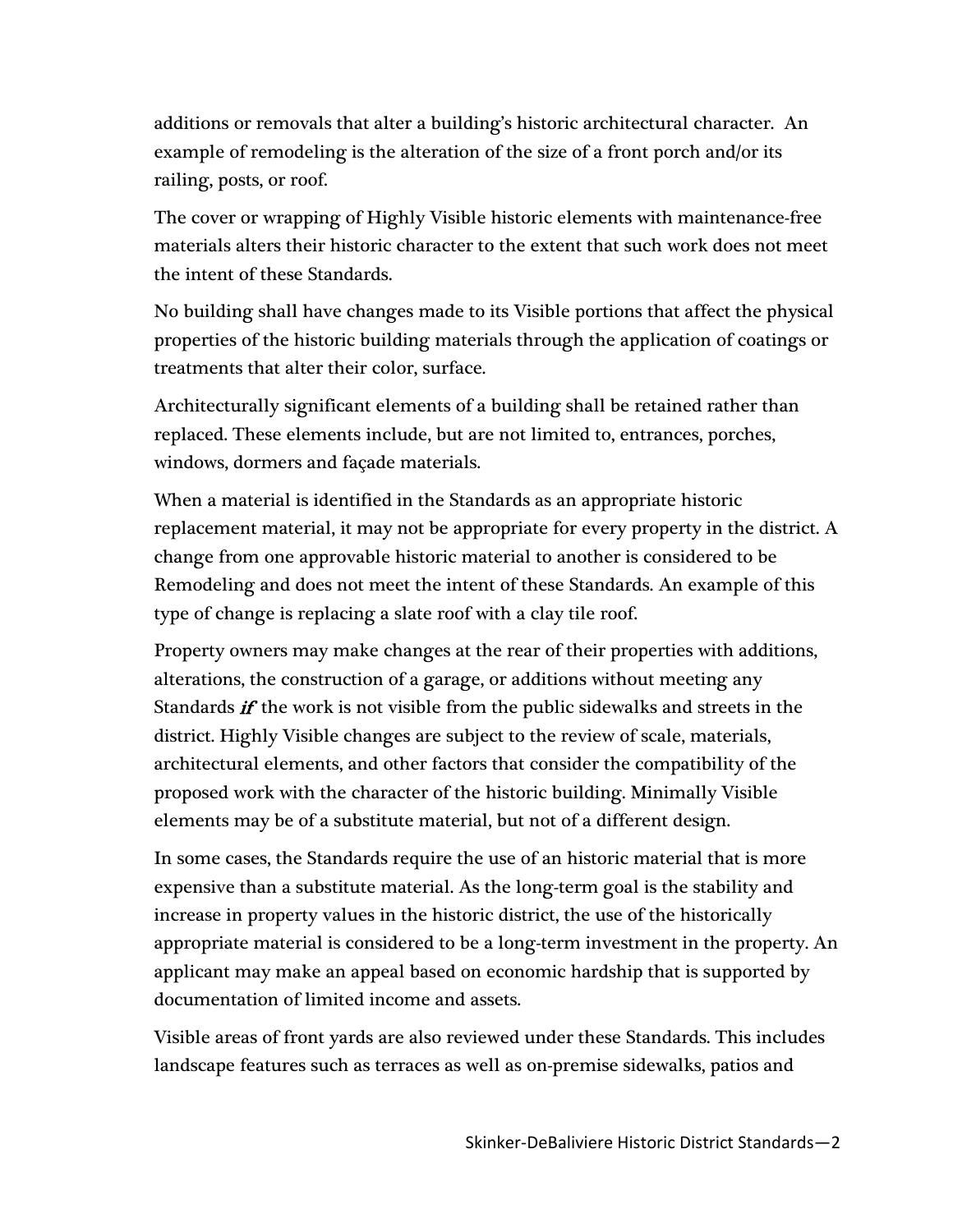retaining walls. Historic patterns for the placement and material of sidewalks and steps shall guide changes to those elements.

These Standards integrate accessibility provisions for people with disabilities and encourage accessibility for private residences. The Standards recognize that accessibility can be accomplished without severely compromising the integrity of historic buildings and the historic district. These Standards shall not be used to claim exemption from accessibility requirements mandated by City, State or Federal law. Similarly, these historic district Standards shall be met when changes are proposed for accessibility. Both goals of retaining historic integrity and accessibility for people with disabilities can be met through the use of sophisticated design solutions.

As new construction or additions to existing buildings should be clearly discernable, compatible contemporary design is the goal. Compatible new construction can be achieved through attention to scale and siting, as well as the use of materials and color.

Existing elements or conditions that are not currently in compliance with these Standards at the time of their adoption shall be considered to be Grandfathered: these elements may be retained until their condition requires replacement or the property owner chooses to do so. At that time, new work will conform to the Standards.

These Standards address common situations and are not intended to anticipate every eventuality that may occur. The interpretation of these Standards shall recognize that due to the physical nature of a property, or other factors, compliance with one or more components of these Standards may be difficult or impossible. In these instances, the intent of the ordinance that designated the historic district and this Statement of Intent shall guide decision-making.

# II. Definitions

(Terms defined in this section are capitalized throughout the document)

- $\triangleright$  **Addition:** A wing, room or other enclosed area attached to an existing building to expand the building's interior space.
- $\triangleright$  Approved Window List: A list maintained by the Cultural Resources Office of replacement windows that have been reviewed and found to approximate the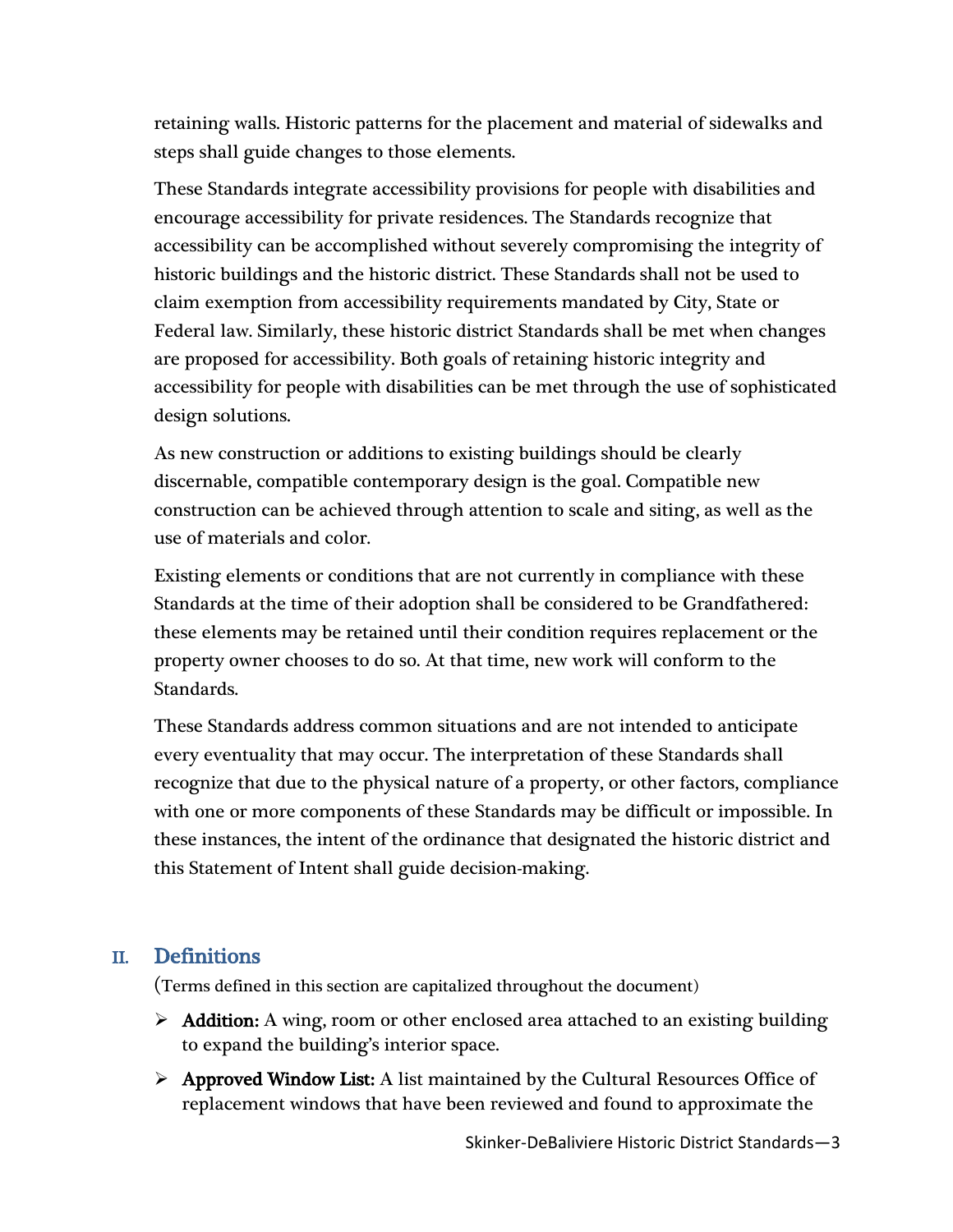dimensions and appearance of historic windows and therefore may be used in City historic districts if the material of the replacements is allowed in the district and if the units are correctly sized and installed.

- $\triangleright$  **Awning:** A light weight exterior roof-like shade that projects over a window or door.
- $\triangleright$  Brickmold: A trim piece covering the joint between a masonry wall and a window frame.
- $\triangleright$  Building Division: The Building Division enforces the City building code, issues building permits, conducts building inspections, demolishes vacant buildings and enforces zoning ordinances.
- $\triangleright$  Canopy: A protective, roof-like covering mounted on a metal framework over a walkway or adjacent to a door.
- $\triangleright$  Cast Iron: A historic building material. A method of manufacturing certain historic iron building elements where molten iron alloy is poured into molds and then machined.
- $\triangleright$  Character-defining: Elements of and the combined design that establishes the building type and architectural style of a building. The loss or alteration of such elements, or the addition of incompatible elements, would cause a building to have a diminished historic appearance.
- $\triangleright$  Comparable: Having sufficiently similar visual characteristics, through materials, color, scale, placement and other factors, to be seen as having a common character.
- $\triangleright$  Compatible New Construction: Construction that is sufficiently similar to nearby buildings in the historic district in size, scale, height, location on the lot, materials and colors that it does not call attention to itself within the streetscape setting. It provides a condition of being visually compatible and is not visually dominant. Compatible buildings exist together without visual conflict.
- $\triangleright$  Cornice: The decorative portion of a building where an exterior wall meets the roof. In addition to being decorative, the cornice often camouflages the gutter and visually supports the roof overhang. Cornices may be made of a variety of materials and designs, incorporating brackets, dentil moldings, and ogee moldings. Cornices are typically constructed of brick, built-up pieces of wood, sheet metal, or combinations of all three materials. As used herein, cornices include crown moldings.
- **Eultural Resources Office:** The Cultural Resources Office is the Preservation agency of the City of St. Louis. Its staff is responsible for review of exterior work within of the City's 17 locally-designated historic districts,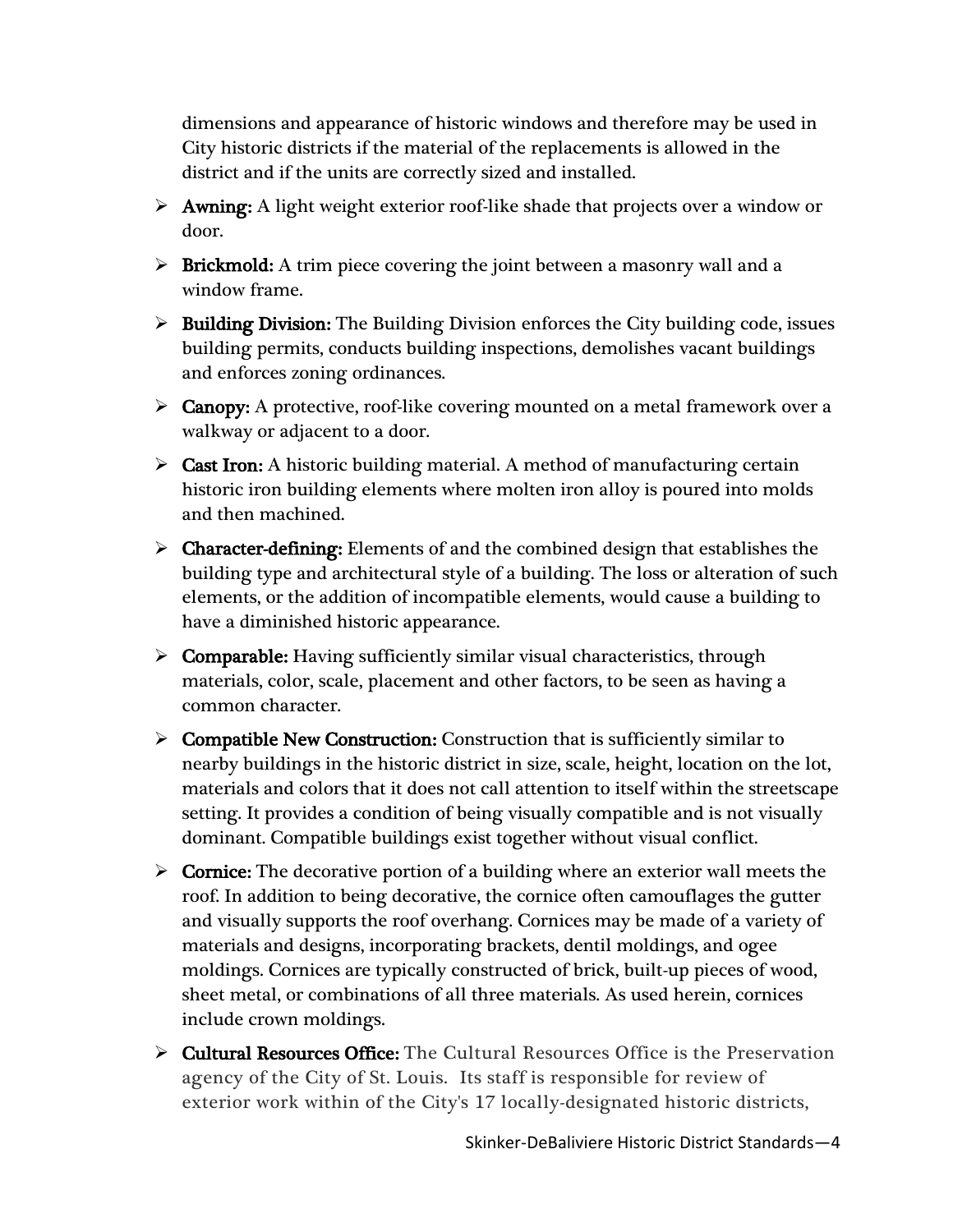130 landmarks, public parks and buildings, encroachments and demolitions in City Preservation Review Districts and National Register of Historic Districts.

- $\triangleright$  Dormer: A structure projecting from a sloping roof or mansard, usually containing a window.
- $\triangleright$  Earth Terrace: A nearly level piece of land in front of a building with front and/or sides that slope down to the public sidewalk, and that is turfed or otherwise landscaped.
- $\triangleright$  Eyebrow: A wood trim piece placed below the masonry arch of a window or door to create a rectangular opening.
- $\triangleright$  Foundation: The lowest portion of a building, wall or the like, usually of masonry and partly or wholly below the surface of the ground.
- $\triangleright$  Grandfathered: A condition where an existing building element or treatment not in compliance with current historic district Standards may be retained until it becomes necessary to repair or replace the element or treatment, or until the owner chooses to do so.
- $\triangleright$  High Merit: Contributing as a major structure to an existing or potential City or National historic district; or, deserving of consideration for single site historic or Landmark Site designation.
- $\triangleright$  Historic, Historically: Existing in the past in an important way. The term can refer to the original condition of a building, if not documented; it can also refer to changes made in the past that over time have achieved significance and are now considered a part of the history of the building.
- $\triangleright$  Infill Building: A building constructed in the historic district that is later than the majority of buildings in the historic district. As time passes, an infill building may be considered Historic.
- $\triangleright$  Inset Gutter: A gutter or pan that is placed behind a decorative cornice to collect water and divert it to a downspout.
- $\triangleright$  Landmark: any natural site or Improvement (including any park, cemetery, street or right of way) that has a significant historical interest or value as part of the development, heritage or cultural characteristics of the City, state or nation, and has been designated as a Landmark pursuant to the provisions of this ordinance or pursuant to prior ordinance.
- $\triangleright$  Masonry: A family of building techniques that uses stone, brick, or concrete block units, usually joined by mortar, to form walls and other parts of a building.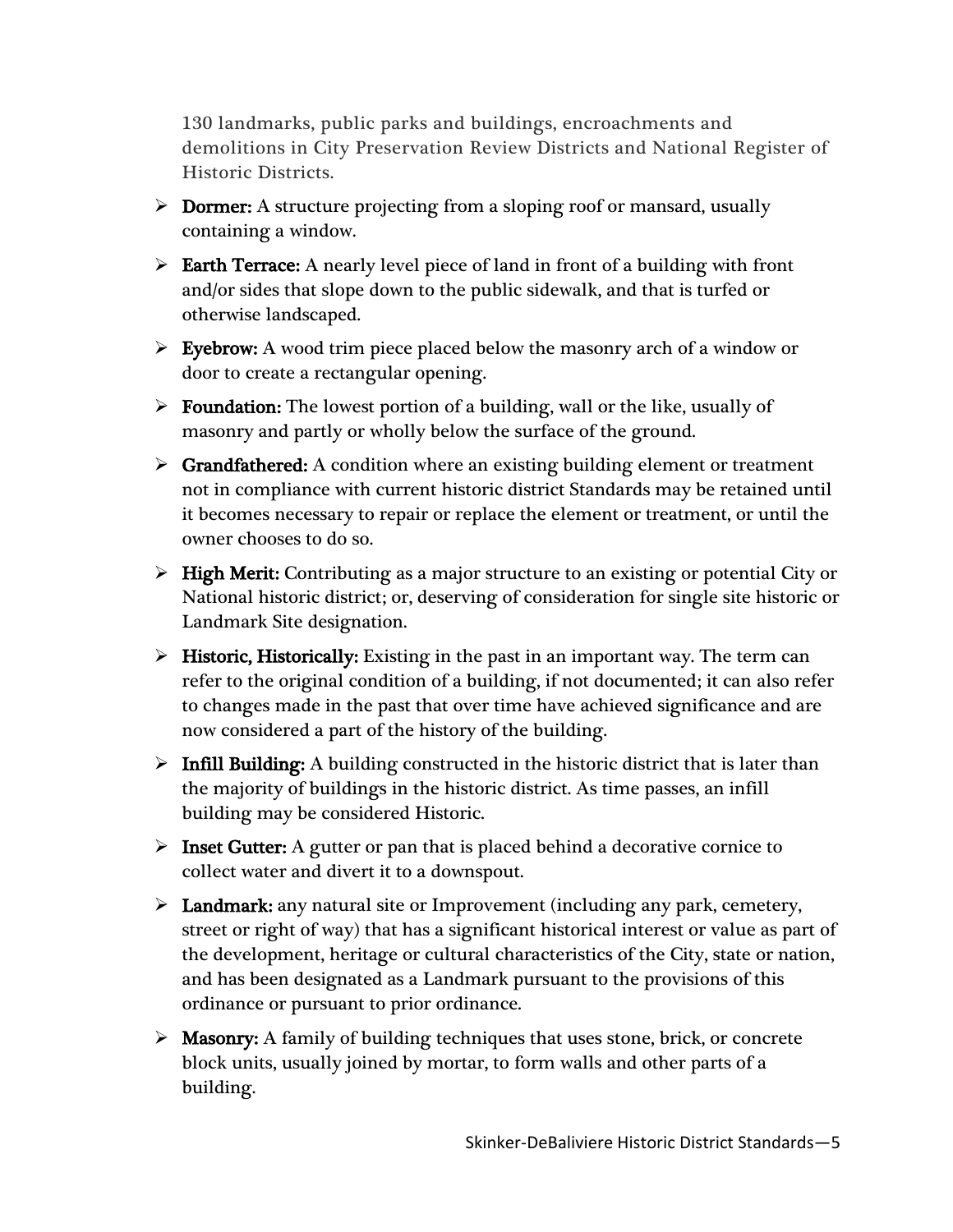- $\triangleright$  Merit: Contributing to an existing or potential City or National historic district or having a unique architectural style.
- $\triangleright$  Mullion: A vertical post or other upright that separates two or more units of sash placed in a single opening.
- $\triangleright$  Muntin: A strip of wood or metal that separates and holds in place the glass panes of a window sash or door.
- $\triangleright$  Parging: A thin coat of cementitious or polymeric mortar applied to masonry to smooth the surface and obscure the underlying material.
- $\triangleright$  Porch: A covered and floored area of a building, especially a house, that is open at the front and, usually, at the sides and typically supported by columns and partially enclosed with railings.
- $\triangleright$  **Parapet:** Those portions of a wall of a building that project above the roof, other than the chimney.
- $\triangleright$  Preservation Board: The Preservation Board is a nine-member panel charged with the administrative review of proposed building alterations and new construction in City historic districts, and with the review of demolition applications in designated areas of the City. The Board is made up of eight members appointed by the Mayor, a combination of citizens and design professionals, and the Chairman of the Aldermanic Committee on Public Safety.
- $\triangleright$  Office on the Disabled: The Office on the Disabled assists the City in complying with the Americans with Disabilities Act (ADA) and provides assistance and advise on ways to make the physical environment of the City as accessible as possible.
- $\triangleright$  **Rehabilitate:** To preserve significant portions or features of a property which convey its historical, cultural or architectural values while adapting it to serve a contemporary, compatible use.
- $\triangleright$  **Remodel:** To intentionally change a building by modifying its form, materials or architectural style, through removal or alteration of its character-defining features or through partial demolition.
- $\triangleright$  **Repair:** To restore to an intact or sound condition by replacing no more than 25 percent of the existing material.
- $\triangleright$  **Repointing:** The process of repairing mortar joints in a masonry wall, wherein existing mortar is removed to a prescribed depth back from the face of the masonry, after which new mortar is pressed into the joints and properly tooled.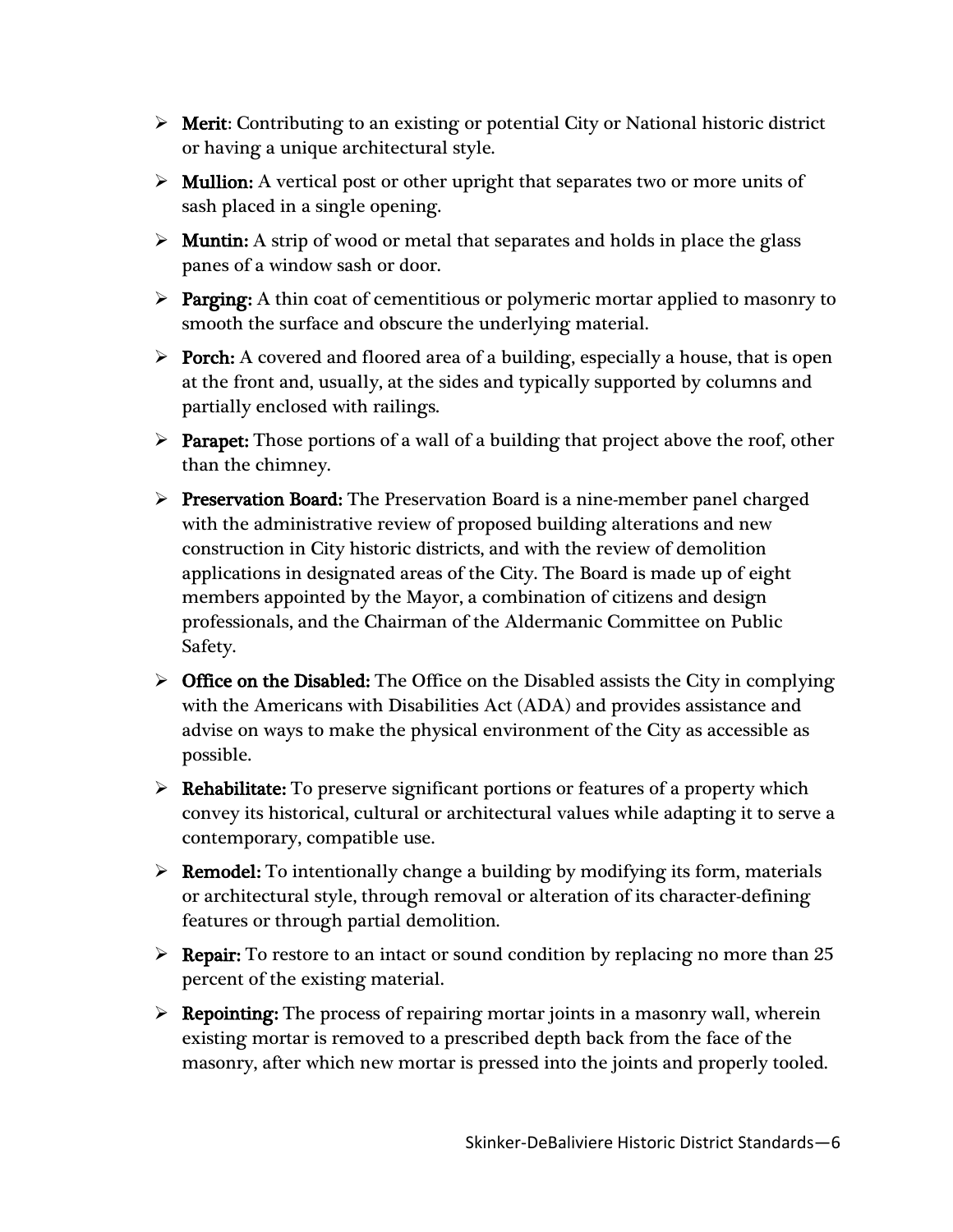- $\triangleright$  **Retaining Wall:** A wall of any height that holds back the earth behind it and is used to make changes in grade.
- $\triangleright$  Sidelight: A narrow window or pane of glass set beside a door or another window.
- $\triangleright$  Special Window: A window with sash that is highly ornate, unusual or particularly fine in detail that is a major factor in the historic character of a building.
- $\triangleright$  Standard Window: A window with sash that is typical for the time and style of the building and does not have any unusual qualities.
- $\triangleright$  Stoop: A small porch, platform or staircase leading to the entrance of a house or building.
- $\triangleright$  Storefront: The front of a store or shop at street-level, usually having one or more windows for the display of goods or wares.
- $\triangleright$  Stucco: Plaster or plaster-like material used for surfacing the exterior walls of a building.
- $\triangleright$  Terrace: A relatively level paved or planted area adjoining a building.
- $\triangleright$  Transom: A horizontal window set over the top of a door or other window, either fixed or operable.
- $\triangleright$  Visibility: Terms that describe the effect of visibility as considered in these Standards.
- $\triangleright$  Highly Visible: A term that describes the effect of visibility. A building or element of a building that is Highly Visible is seen in its entirety. A building's front façade and the first 10 feet of each side façade are considered in these Standards to be Highly Visible. Visible: A building, structure, element or site that can be seen when viewed from six (6) feet or less above street grade from the street or sidewalk. This is a condition that can be verified, rather than a judgment about the effects of the visibility. The rear facades of buildings on the south side of the 5700-6100 blocks of Pershing Avenue, which face Forest Park Parkway, are considered to be Visible.
- $\triangleright$  Minimally Visible: A term that describes the effect of visibility. A building or element of a building that is Minimally Visible is seen only at a very oblique angle or at sufficient distance so that materials and details are not readily perceived.
- $\triangleright$  Not Visible: A building, structure, element or site that cannot be seen when viewed from six (6) feet or less above grade from the street or sidewalk. This is a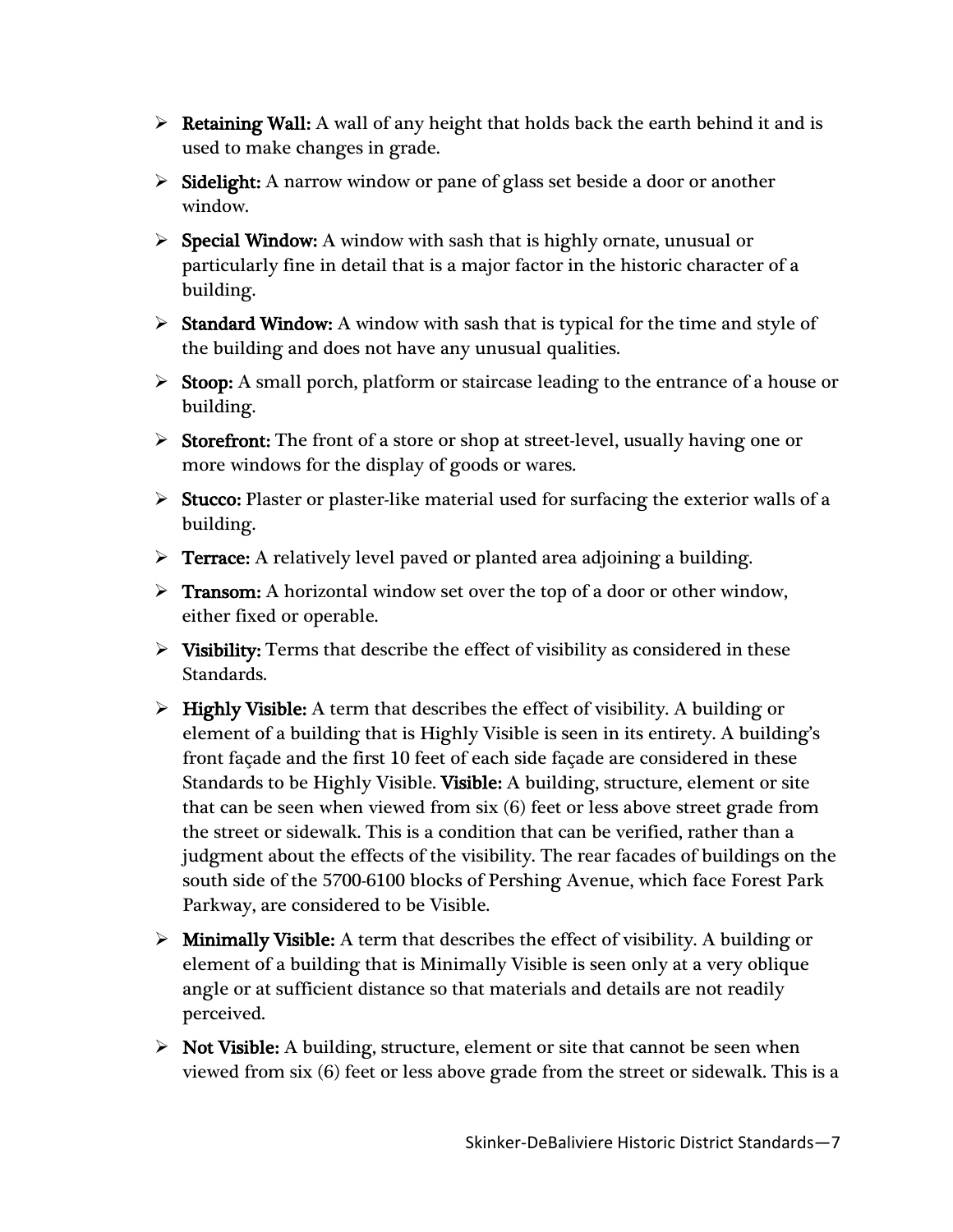condition that can be verified, rather than a judgment about the effects of the visibility.

- $\triangleright$  Visually Compatible: A condition that describes the effect of visibility. It is achieved when the element or object to be considered is designed and placed to have a minimal visual presence and does not shift the interest, obscure, detract from, or adversely visually affect the historic character of the building.
- $\triangleright$  Visually Intrusive: A condition that describes the effect of visibility in which an element commands, controls or intrudes in the visual perception of a building because of its size, shape, material or color. This condition may occur for several reasons, including but not limited to:
	- o The element's size and scale relative to the historic building cause it to obscure or shift the interest from the historic resource;
	- $\circ$  its shape is not aligned with the existing forms, walls, or roof slopes of the building to which it is attached; the material(s) of which the element is made have a distinctly different appearance or texture than those to which it is attached or against which it is seen; or
	- o its color and reflective qualities are of a brightness, hue, or tone that contrasts with the brightness, hue, or tone of the building.
- $\triangleright$  Visual Conflict: A condition where an element or building deviates strongly in form, scale, design and/or material from adjacent elements or buildings, so that an inharmonious and disrupting appearance is created that detracts from the building or the district as a whole.
- $\triangleright$  Wood Siding: A wood material (as boards or metals or plastic pieces) forming the exposed surface of outside walls of frame buildings or elements.
- $\triangleright$  Wrought-iron: An historic building material. A method of manufacturing iron building elements in which iron is heated in a forge and shaped while soft, either by bending or hammering. Fences and gate often incorporate wroughtiron elements.

# **III. Extent of Regulation**

These Standards address changes made to portions of buildings and properties that are visible from the sidewalks and streets within the historic district. These areas include street-facing facades; side facades facing wide side yards or vacant parcels; front yards, sidewalks; tree lawns; medians and streets.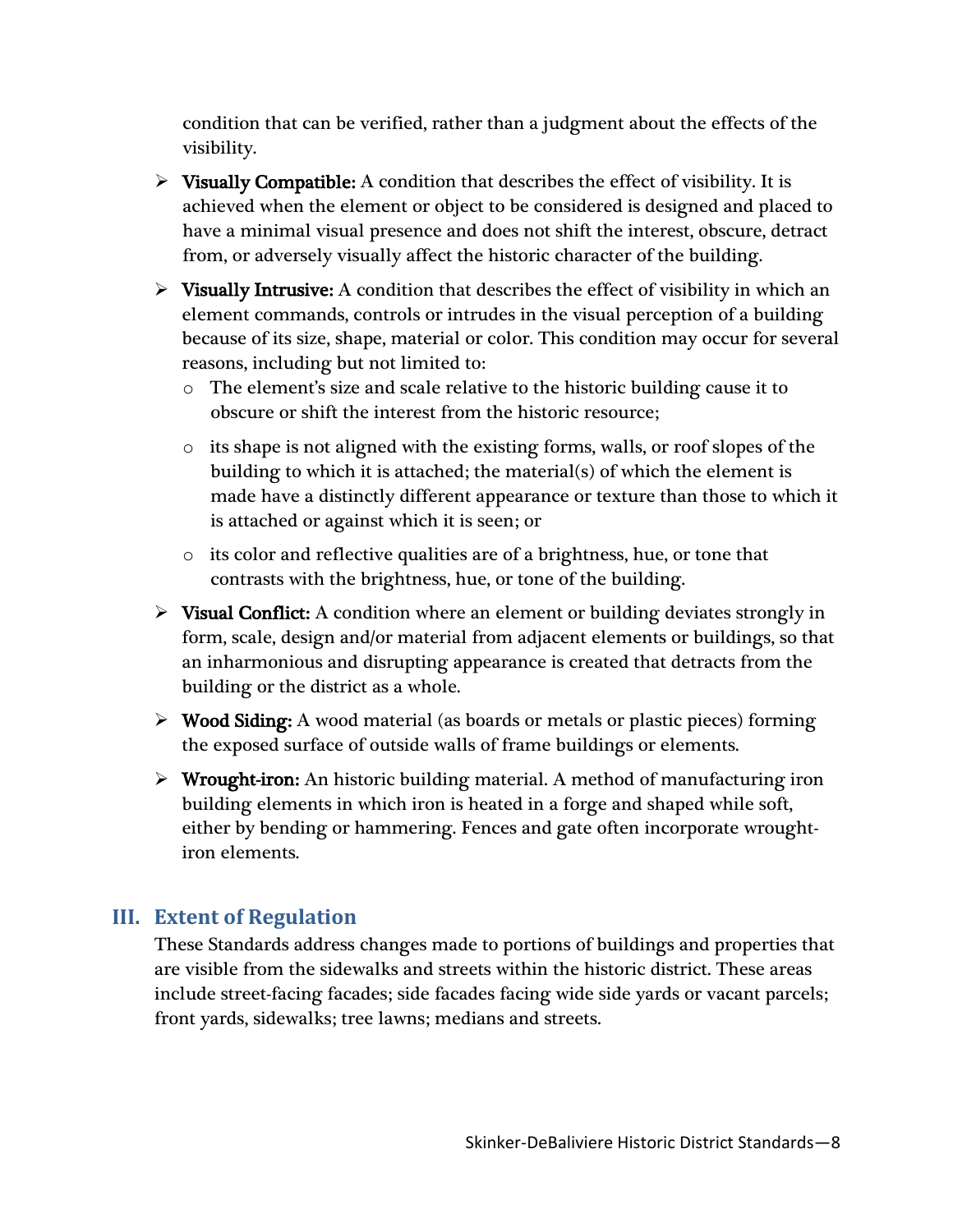# IV. Basic Maintenance & Repair

Small repairs and maintenance are necessary to prevent deterioration of a building or landscaping. All exterior alterations that require a Building Permit within the Historic District require approval of the Cultural Resources Office and/or the Preservation Board. In addition, all exterior alterations, except those below, require a permit from the Cultural Resources Office and/or Preservation Board, even if no permit is required from the Plan Exam Section of the Building Division:

- $\triangleright$  Repair of a single element or a small percentage—no more than twenty-five (25) percent—of existing retaining walls, fences, steps, stoops, porches, decks or awnings. More extensive repair work requires a permit.
- $\triangleright$  Repair of components of steps, stoops, porches, decks, or awnings (unless the Building Division requires a permit).
- $\triangleright$  Repair or replacement of a flat roof, (so long as it does not involve coping tiles or other parapet work).
- $\triangleright$  Roof repair of 10% or less of an architectural element that replicates the existing design, color, material and appearance.
- $\triangleright$  Painting of wood and/or metal elements.
- $\triangleright$  Re-glazing, re-puttying and/or replacement of individual wood window components.
- $\triangleright$  Repair or replacement of gutters and downspouts in the same material, size and placement as existing gutters and downspouts.

Note: the installation of maintenance-free material to cover historic components of the building is not considered routine maintenance and requires a permit.

# **V. Existing Buildings**

## **A. General:**

- $\triangleright$  All Standards herein apply to visible facades only.
- $\triangleright$  Remodeling a building to have Character-defining attributes of other buildings in the district that are inconsistent with the building's date of construction, architectural style, scale, proportions or material shall not be approved.
- $\triangleright$  Where these Standards list acceptable materials, it does not necessarily indicate that a particular material can be approved for a particular building.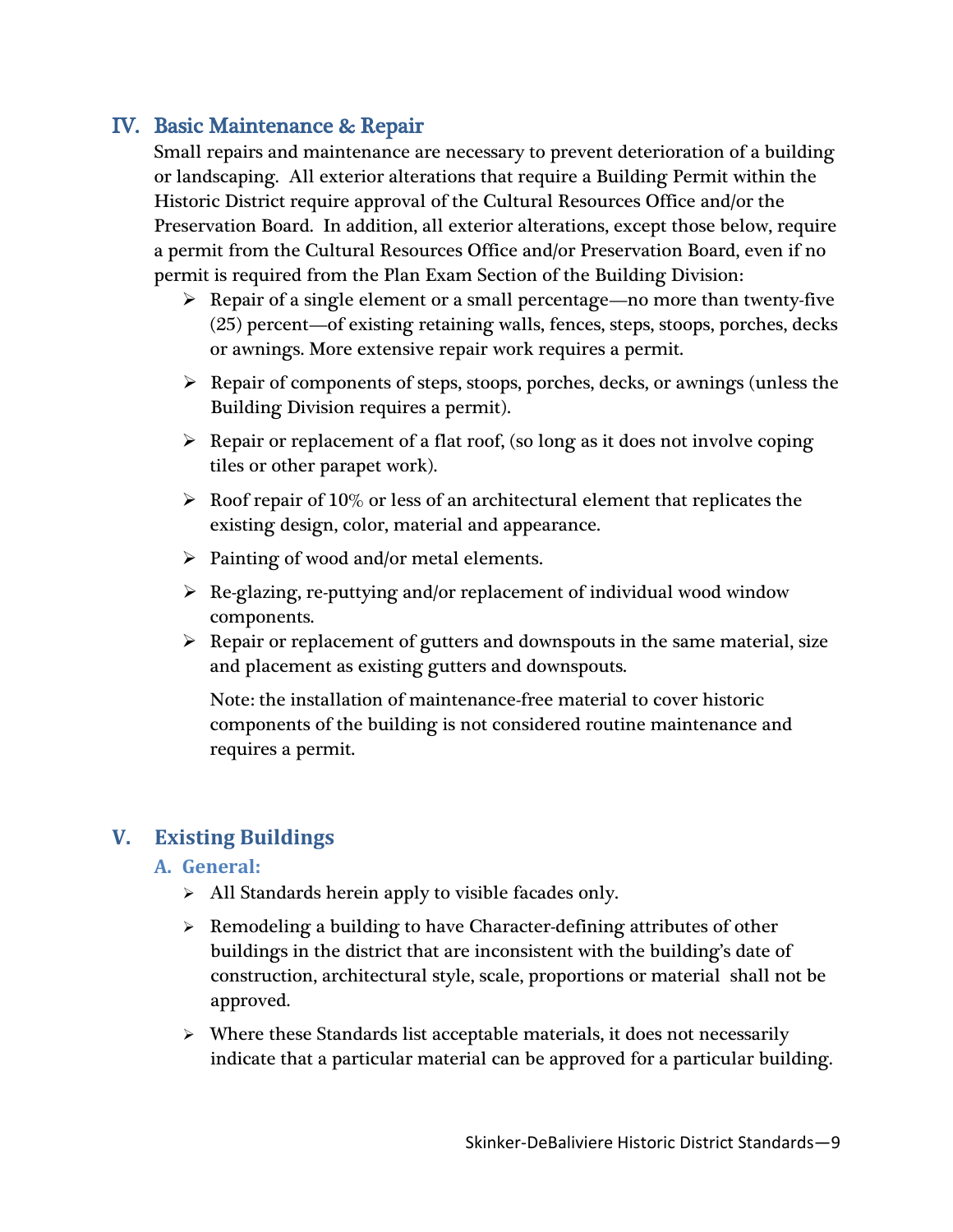- $\triangleright$  The concealment of Highly Visible historic elements by maintenance-free material, such as the wrapping of wood brickmold, shall not be approved.
- > Treatments that may limit the long-term preservation and performance of historic building materials, such as painting of unpainted brick, shall not be approved.

#### **B. Exterior Walls**

- $\triangleright$  Visible historic exterior wall materials shall not be concealed or replaced with materials of a different kind.
- $\triangleright$  Unpainted masonry walls shall not be painted.
- $\triangleright$  Painted masonry walls may be repainted with a masonry paint with a flat matte finish, in a color resembling that of the underlying material. The painting of patterns, murals, faux architectural features on Visible facades is prohibited.
- $\triangleright$  On painted facades, mortar shall not be painted a color that contrasts with that of the façade.
- $\triangleright$  Masonry walls shall be cleaned with the gentlest means possible. No sandblasting, high-pressure water wash or acidic strippers may be used.
- $\triangleright$  Repointing shall be done with Type N mortar or softer mortar, and replicate the color, texture and joint profile of the original pointing.
- $\triangleright$  Wood siding shall be painted and shall not be replaced by aluminum, steel, vinyl or other artificial siding on Highly Visible facades. Cementitious or other paintable siding of the same profile, dimension and texture as the original wood siding may be substituted on Visible facades. Some variance in dimension is acceptable for such siding on Visible outbuildings and garages.
- $\triangleright$  Stucco and cement materials may be painted any shade of a natural stone color that is present in the historic district.
- $\triangleright$  Synthetic stone veneers are prohibited on Visible facades.

## **C. Foundations**

- $\triangleright$  Unpainted foundations shall not be painted.
- $\triangleright$  Painted foundations may be repainted the color of the underlying material with masonry paint with a flat matte finish in a color resembling that of the underlying material.
- $\triangleright$  Foundations shall not be Parged or skim-coated with stucco, concrete, mortar or other cementitious material.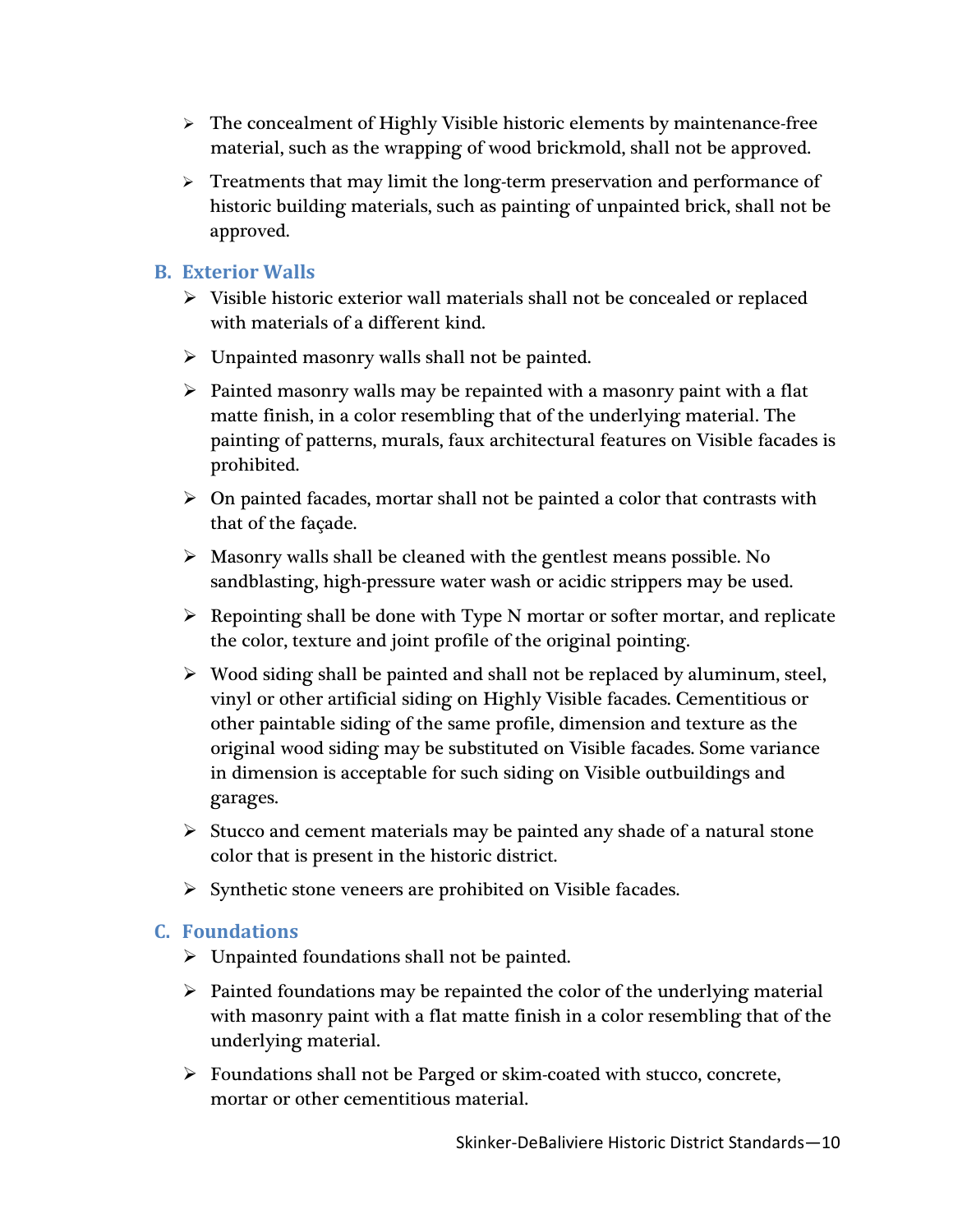- $\triangleright$  A foundation that has sustained a collapse or other failure may be repaired with another material such as concrete block, but must have a veneer that replicates the original stone in size, color, coursing and mortar joints.
- $\triangleright$  The preferred method to close existing coal chutes is by retaining and fixing in place the original coal chute door; however, closure with stone to match the existing foundation, recessed 2 inches from the plane of the façade, is an acceptable alternative. Coal chute openings may be replaced with a window in lieu of masonry or new cast iron door. Window must match style of other basement windows and may not have security bars or glass block.

#### **D. Windows**

- $\triangleright$  Special Windows are character-defining features of historic buildings and usually located on Visible locations. Special Windows if at all possible shall be retained and repaired. It is the responsibility of the property owner to prove that a Special Window cannot be retained. If Special Windows must be replaced, property owners shall obtain custom-made replicas in order to preserve the character of the windows.
- $\triangleright$  Standard Windows have sash that was typical for the time and style of the building, without distinctive Muntins, Mullions, art glass or other significant elements. Standard Windows may be replaced with replacement windows or sashes that duplicate the window in profile, dimension and design, Eyebrows must be retained or replicated. On Highly Visible facades, Eyebrows shall not be inserted where they did not originally exist. (A list of compliant historic replacement windows is maintained by the Cultural Resources Office. For the most recent list, go to:
- [https://www.stlouis-mo.gov/government/departments/planning/cultural](https://www.stlouis-mo.gov/government/departments/planning/cultural-resources/documents/approved-historic-window-list.cfm)[resources/documents/approved-historic-window-list.cfm\)](https://www.stlouis-mo.gov/government/departments/planning/cultural-resources/documents/approved-historic-window-list.cfm). Replacement windows on the List have been approved by CRO as conforming to the dimensions and detail of historic wood windows; the List includes historic replica sash in wood, clad wood, composition and aluminum.
- $\triangleright$  Replacement units for Standard Windows on street-facing, Visible facades shall fit the opening, replicate any arched sash and appear to replicate historic windows in operation, have brickmold of a traditional profile (beaded or ogee-profile) and shall not introduce any new muntin pattern. Existing muntin patterns shall be duplicated with exterior-applied muntins of the same dimension and profile. Replacement windows that are not on the Approved Replacement Window List shall be evaluated on a case-by-case basis.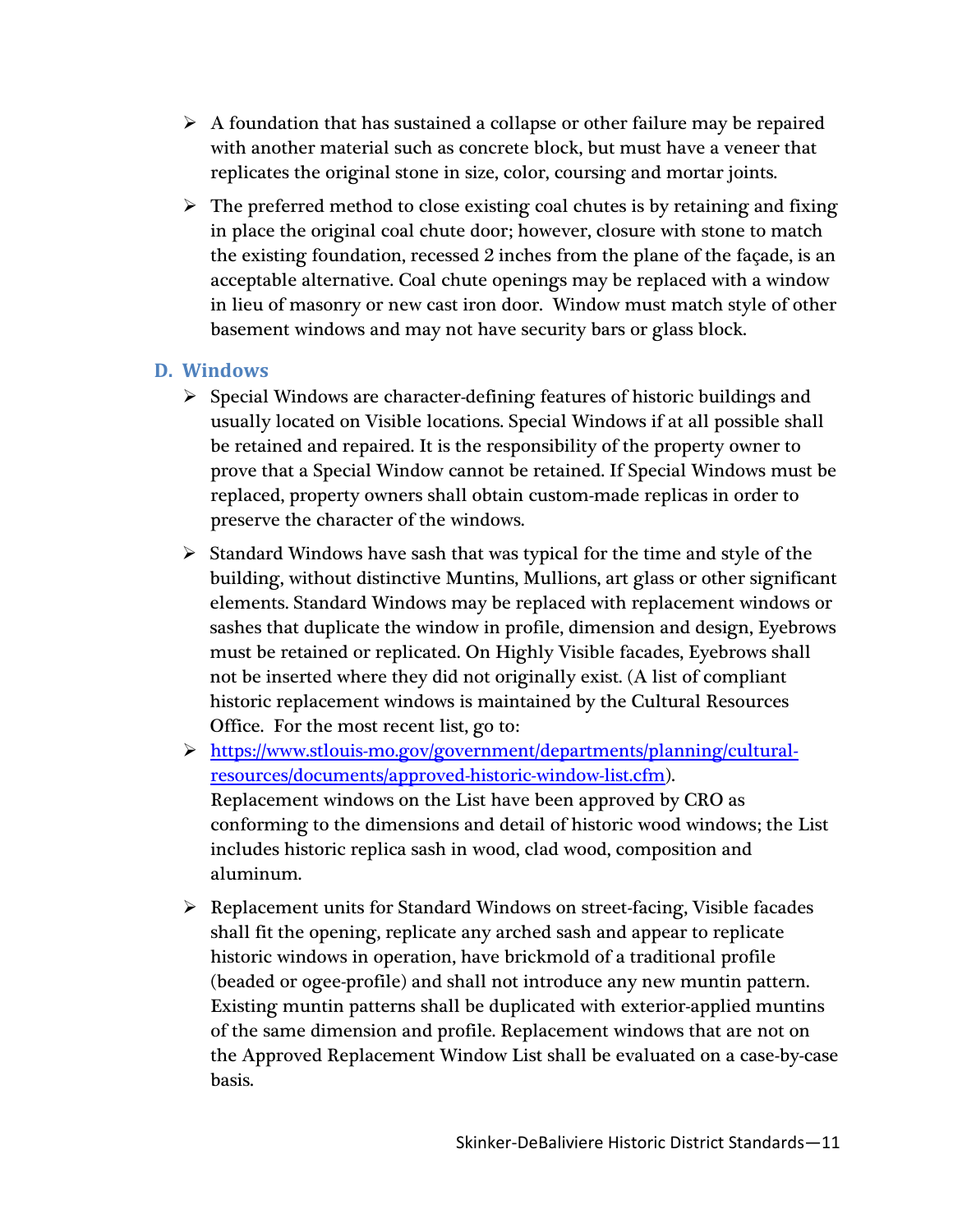- $\triangleright$  Visible historic brickmold and window frames shall not be concealed with coil stock or similar material.
- $\triangleright$  Security bars are not permitted on Visible windows above the basement level.
- $\triangleright$  Window openings on Visible facades shall not be altered in size or permanently closed.

## **E. Porches, Entrances and Doors**

- **1. Providing accessibility**
	- $\triangleright$  The Cultural Resources Office, in consultation with the Office on the Disabled, will determine the extent to which minor alterations that provide for accessibility are acceptable under these Standards and which projects must be referred to the Preservation Board for approval.
	- $\triangleright$  At entrances to commercial spaces and places of public accommodation, thresholds and door framing elements may be modified in conjunction with the use of wide-swing hinges to allow for a clear thirty-two  $(32)$ -inchwide opening.
	- $\triangleright$  Access to commercial spaces and places of public accommodation may require the installation of a ramp or sloped pavement. Such work shall not destroy historic fabric, although providing access to a rehabilitated space is a high priority and shall be provided if at all possible.
	- $\triangleright$  A discreet ramp to the main entrance may be constructed, but only in a manner that minimizes its impact on the historic building. The ramp shall not dominate the front of the building and shall not obscure characterdefining architectural features. The use of traditional landscape elements that incorporate a ramp or shield it from view is encouraged. No historic fabric from the entrance steps or stoop shall be removed or significantly impacted by the construction of a ramp.
	- $\triangleright$  Handrails used for ramps shall comply with all requirements for accessibility.
	- $\triangleright$  The use of a power door opener is encouraged to facilitate entry and may be required when landings cannot be provided at both the top and bottom of ramps.

#### **2. General**

 $\triangleright$  No new Porch or entrance shall be constructed on a street-facing façade unless evidence exists that there was originally a porch at the same location. The primary entrance of a building shall not be remodeled or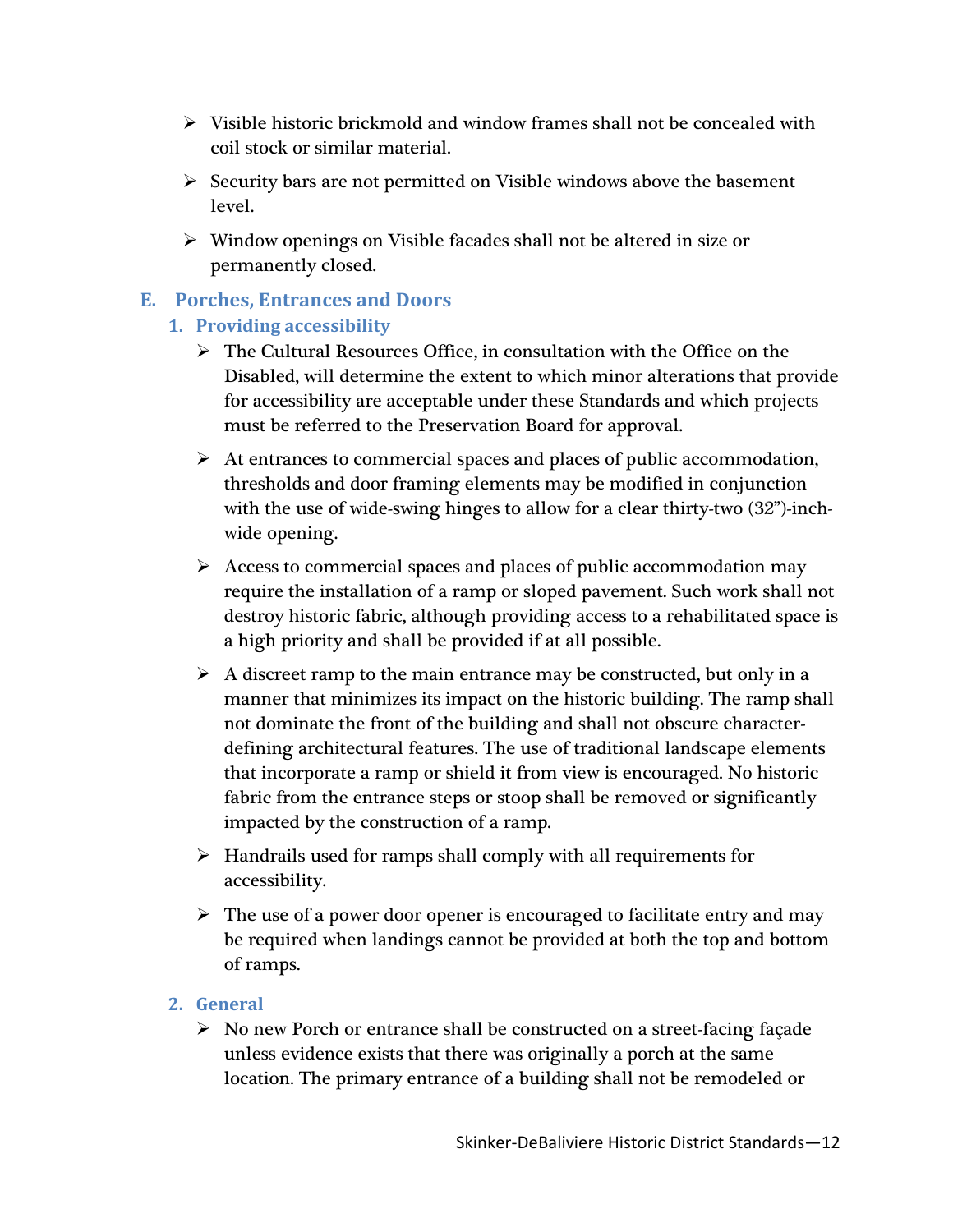altered in any way with a new enclosure that obscures the design of the historic entrance.

- $\triangleright$  No historic Porch, Stoop, Terrace or similar exterior element attached to a Visible portion of a building shall be remodeled in size, design or materials. Such elements on street-facing facades shall not be enclosed.
- $\triangleright$  Porches may be added to a Highly Visible façade if its design is consistent with that of a historic porch attached to a building of similar age, style and form.
- Wood components of a historic Porch, Stoop, Terrace or similar exterior element or structure attached to a Visible portion of a building shall be replaced with wood or a material that can be painted to appear as wood; existing and replacement wood components of such elements shall be painted.
- $\triangleright$  Stone components of a historic Porch, Stoop, Terrace or similar exterior element or structure attached to a Visible portion of a building shall be replaced with stone in the same size, color, detail and configuration. Cast stone may be substituted if the cast element replicates, or is comparable to, the element to be replaced in size, color, detail and configuration.
- $\triangleright$  Unless the historic condition is otherwise, handrails shall be metal at masonry porches and steps; wood handrails shall be used on wood porches and steps. Railings to be added to steps where they did not historically exist shall be designed to be compatible with the existing porch railing or shall be minimal in appearance, with non-decorative balusters.
- $\triangleright$  Doors abandoned on the interior shall be kept in place and unaltered.
- $\triangleright$  Replacement doors and entrances shall be appropriate to the age and style of the building. Flush, hollow-core doors are prohibited at any Primary or street-facing entrance. Pre-hung replacement doors shall not be used.
- $\triangleright$  Storm doors and screen doors of a design that does not obscure the primary door are acceptable. Vestibule-like enclosures at recessed entries, and projecting vestibules, shall not be approved. Storm doors and screen doors should match the character and intent of the original and should fit the original opening.
- $\triangleright$  Transom windows and sidelights that are part of an entrance design shall not be altered or removed.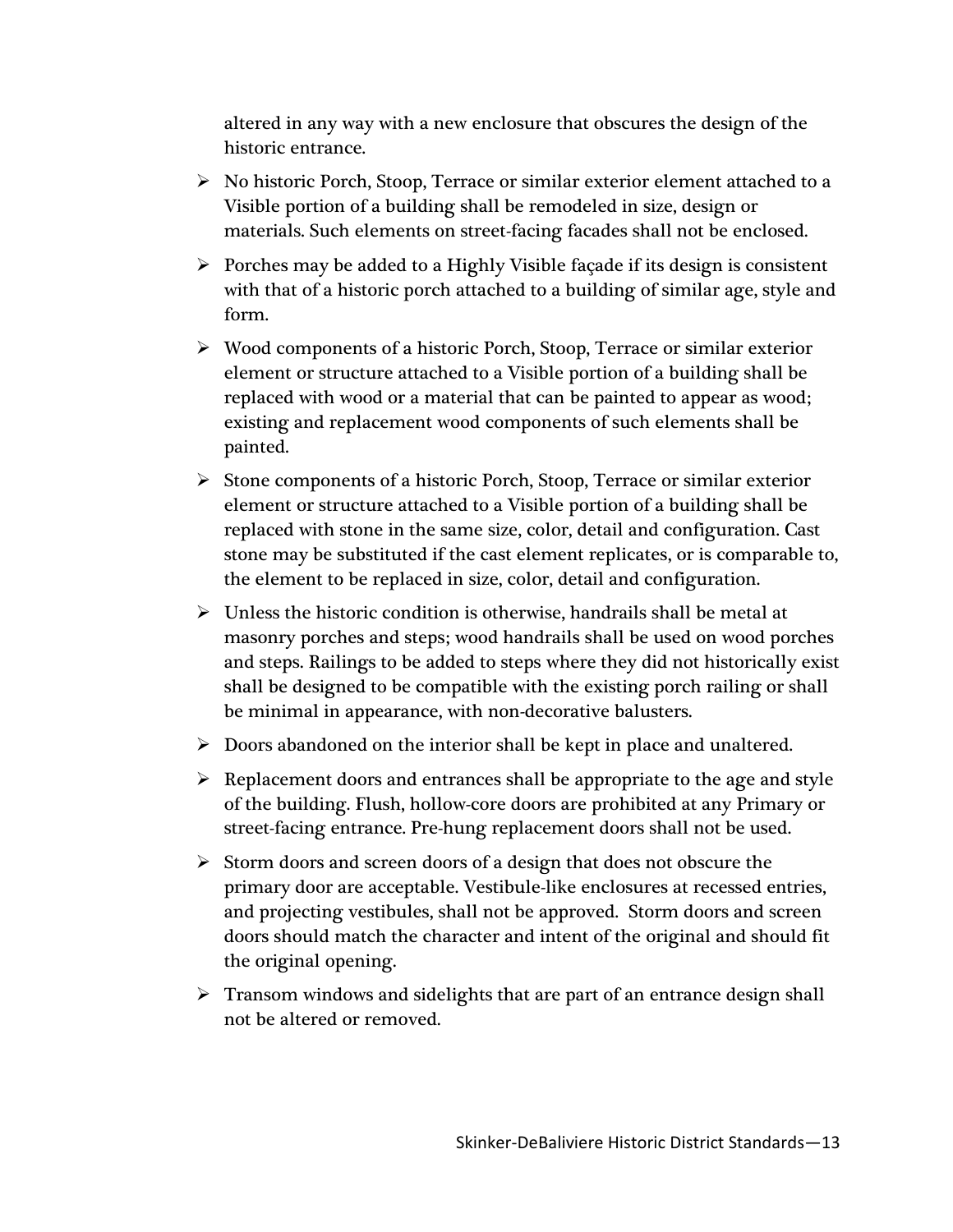## **F. Roofs and Roofing**

- $\triangleright$  The replacement of a flat roof is general maintenance and does not require a permit except as provided in City Building Codes. Any repair or reconstruction of parapets requires a permit.
- $\triangleright$  Roof forms, including the roof's location, slope, height and shape; and dormer configurations, including the number, location, size, height, shape and materials, shall not be altered except as provided herein. Dormers may be altered or added only in Minimally Visible or Not Visible locations.
- $\triangleright$  On sloped roofs where historic roof material exists, that material or an approved replica material shall be used to replace it.
- $\triangleright$  On sloped roofs, if the historic material is not known, any type of shingle of a medium gray color may be used. However, slate, or synthetic slate is the preferred alternative.
- $\triangleright$  Special roofing materials, such as patterned slate or clay tile, shall be retained and repaired, or replicated in material and color.
- $\triangleright$  Dormer wall materials shall replicate the historic material or, above the height of the second story, be a material that appears to be wood clapboard siding with a four-inch reveal. Dormers that historically had shingled walls may be covered with artificial shingles.

#### **G. Cornices and Parapets**

- $\triangleright$  A replacement cornice shall be a design based on the original cornice or the cornice of a similar building and be of a material that replicates the appearance of a traditional cornice material.
- $\triangleright$  The repair or reconstruction of a parapet shall use material that replicates that of the original. Ornamental components may be replicated through cast materials.
- $\triangleright$  Cornices with Brick-set or built-in gutters shall be reconstructed in the same manner or a standard sheet metal gutter of appropriate profile and dimension may be integrated into the cornice profile.

#### **H. Roofing Elements**

- $\triangleright$  Replacement gutters and downspouts shall be in a similar location as existing and shall be of metal on Highly Visible facades.
- $\triangleright$  Existing Visible chimneys shall be retained at full height.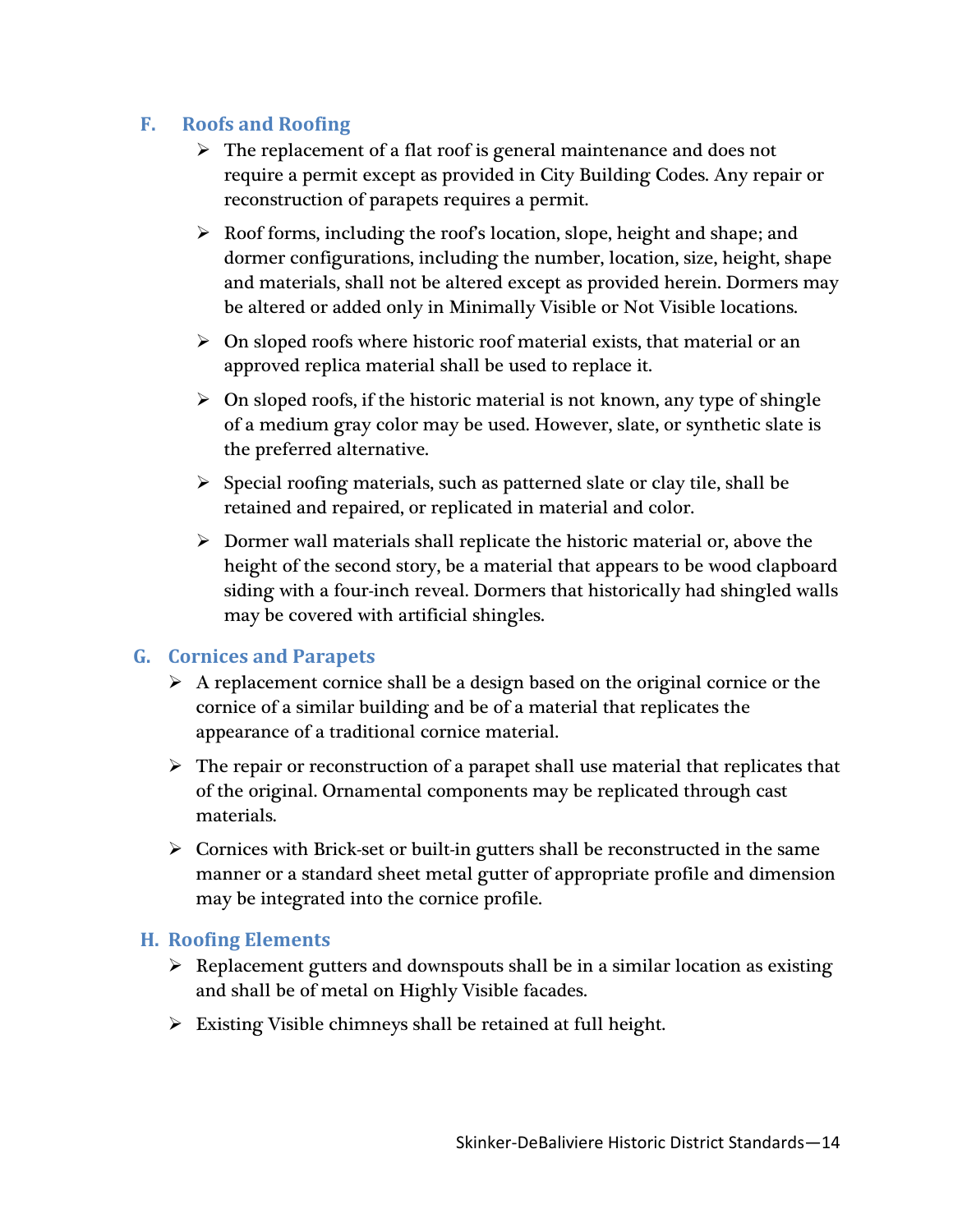- $\triangleright$  The installation of vents and piping; skylights; roof-top air conditioning units; and communication devices shall be installed on non-visible portions of roofs or be situated at Not Visible portions of the property.
- The Preservation Board's adopted Solar Panel Policy, "Visual Compatibility Required," shall apply.
- $\triangleright$  Roof decks and their railings and other elements shall not be visible from any street.

## **I. Vehicular Doors (Existing)**

- $\triangleright$  Vehicular doors shall not be inserted into a street-facing façade where none historically existed in any building type other than a garage or carriage house. A vehicular door may be inserted into an alley-facing façade if Minimally Visible.
- $\triangleright$  The replacement for an existing Visible vehicular or garage door shall appear to be of wood and of a historic design.

#### **J. Architectural Elements**

- $\triangleright$  Existing wrought-iron and cast-iron elements shall not be removed or altered in form. Original or historic light standards, lamps, and lanterns shall be preserved through repair and maintenance. If they have been removed, their replication is encouraged when an historic drawing or photograph is available to document what was originally there. All new lighting fixtures, whether free-standing or attached to a structure, shall be either authentic period styling or minimalist contemporary design and shall be of a scale and height appropriate to the building to which they are appurtenant. In all cases, attention shall be given to the quality or intensity of light emitted to ensure that it is compatible with the character of the historic district. No exposed conduit shall be used. Well-designed landscape and architectural lighting is permitted; however, lighting fixtures must either be recessed or be screened by plantings. Security lighting shall not be of a direction or intensity that is invasive of neighboring properties.
- $\triangleright$  Any newly-installed shutters shall be of the shape, width and height of the historic window opening and shall be operable or shall be mounted as if operable using appropriate hardware.
- $\triangleright$  An Awning placed above a storefront or window shall be no more than the width of the masonry opening it shelters and be set within that opening if at all possible.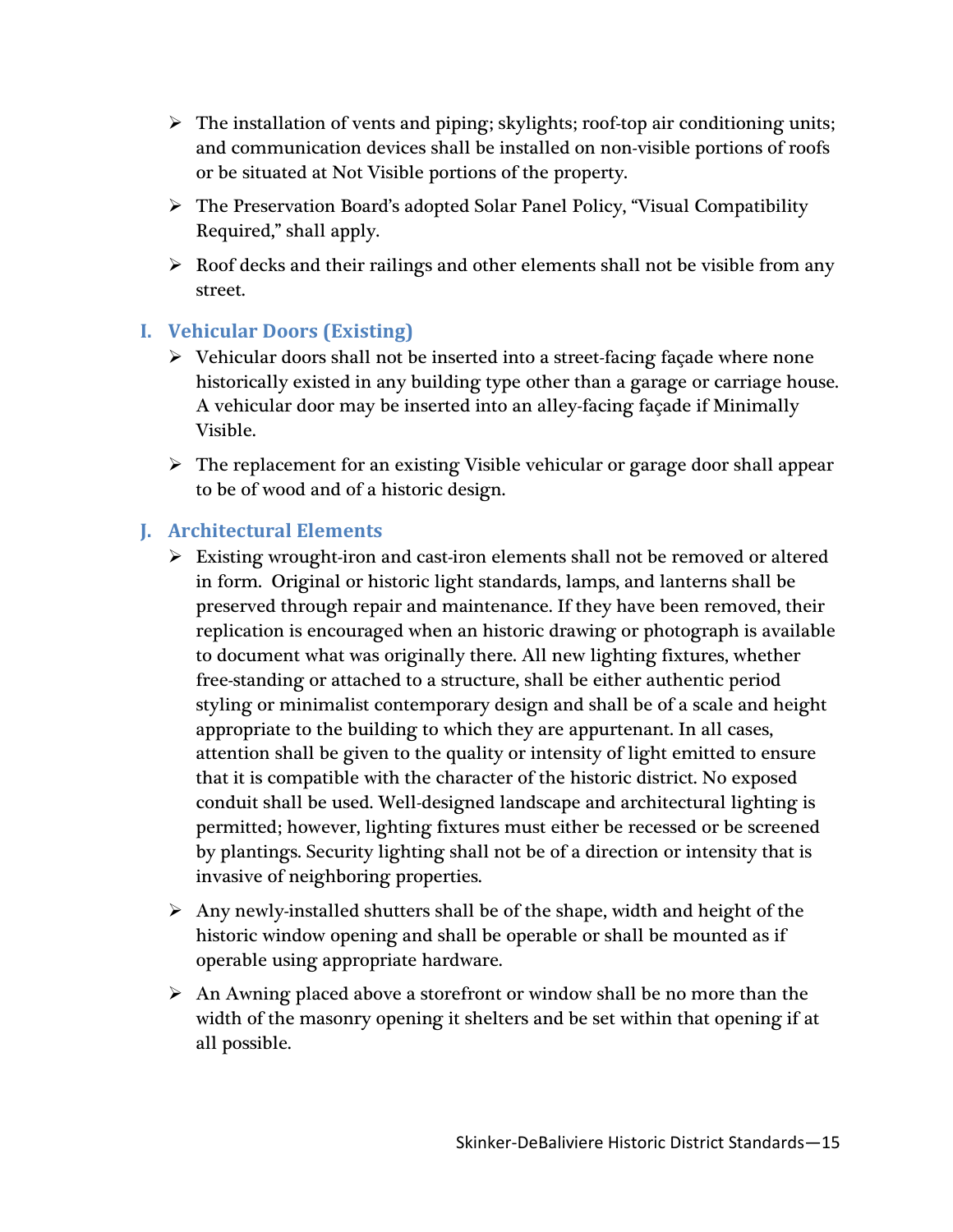- $\triangleright$  An Awning shall be of fabric; have one angled slope; may have a valance; and may have either open or closed sides. Lettering identifying a business is allowed on an Awning valence.
- $\triangleright$  A Canopy may only be placed within a masonry opening to shelter an entrance; a Canopy shall not cover storefront bays or any windows not part of an entrance assembly.
- $\triangleright$  A commercial sign at a building historically used as commercial shall not exceed a total of forty (40) square feet or five (5) percent of the surface area of the facade, whichever is smaller. The sign may be flush or projecting. One sign per business is allowed on a street-facing façade.
	- o A sign shall only be placed on a street-facing façade.
	- $\circ$  A sign shall not be placed on a roof slope, a rooftop, in a location that conceals architectural elements, on a pole, or on any feature separate from the building.
	- o All signs may be lit only by fixed, steady front lighting. Backlight is prohibited.
	- o Signs must be fixed and silent.
	- $\circ$  Signs painted on windows or attached on the interior of windows, shall not cover more than twenty-five (25) percent of the window area if the sign is opaque and no more than fifty (50) percent of the window area if the design consists of separate letters and motifs and the interior may be seen clearly through it. Lettering may be no taller than four (4) inches.

## **K. Storefronts**

- $\triangleright$  Historic Storefronts shall be maintained if at all possible.
- $\triangleright$  Entrances that were historically recessed shall remain so.
- $\triangleright$  The Cultural Resources Office, in consultation with the Office on the Disabled, will determine the extent to which minor alterations that provide for accessibility are acceptable under these Standards, and which must be referred to the Preservation Board for approval.
- $\triangleright$  At entrances to commercial spaces and places of public accommodation, thresholds and door framing elements may be modified in conjunction with the use of wide-swing hinges to allow for a clear thirty-two-inch (32") wide opening.
- $\triangleright$  Access to commercial spaces and places of public accommodation may require the installation of a ramp or sloped pavement. Such work shall not destroy historic fabric, though providing access to enter a rehabilitated space is a high priority and shall be provided if at all possible.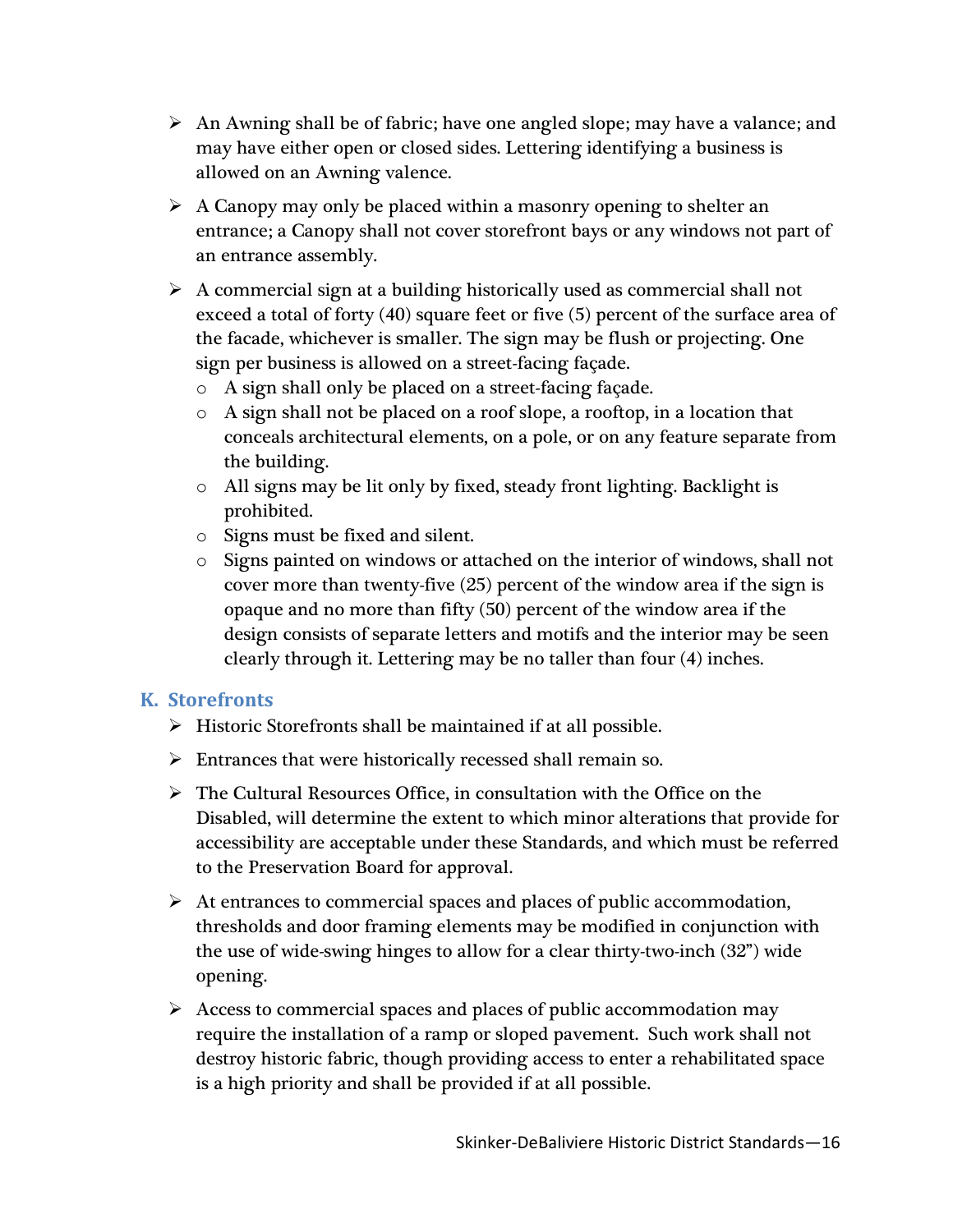- $\triangleright$  The use of a power door opener is encouraged to facilitate entry and may be necessary when landing cannot be provided at both the top and bottom of ramps.
- $\triangleright$  If the storefronts and their entrances are separated into bays by masonry or substantial metal elements, such bays shall be retained, even if the interior space is combined and some entrances are not used.
- $\triangleright$  All replacement glazing, insulating glass as required by the City Building Code, shall be clear, untinted glass.
- $\triangleright$  The area of the first floor façade designed as a storefront shall not be expanded or reduced beyond the amount that existed historically. A storefront shall not be added to a building where none existed.
- $\triangleright$  Storefronts on buildings that are being converted to residential use shall retain the original storefront and shall not be altered in any way so as to disguise the original storefront use.
- $\triangleright$  When material is removed from a blocked storefront, it shall be removed from its entire height and width, and the entire storefront shall be uncovered and restored as a storefront.
- $\triangleright$  If an existing Storefront cannot be retained and repaired, the replacement Storefront must be of the same material as the existing storefront and of a size and detailing that approximates the dimensions and detailing of the historic storefront. Wood members shall be painted.
- $\triangleright$  If the original Storefront does not exist, and there is no evidence of its original appearance, a replacement Storefront of contemporary detailing may be installed. Such Storefront shall have a tripartite arrangement of a Transom, shop window and Bulkhead similar in size and proportion to a historic Storefront configuration, but need not replicate historic detail.

# **L. Additions to Existing Buildings**

- $\triangleright$  Some historic buildings have existing additions. These additions shall be altered only in ways that are compatible with their original design and with the main building.
- $\triangleright$  Additions shall preferably be made at the rear of a property and shall not extend beyond the building's side façades.
- $\triangleright$  An addition shall not be made to a street-facing façade.
- $\triangleright$  Additions proposed to be placed at Visible façades will be considered but will not be approved except in unusual circumstances. If approved, an Addition shall be set a minimum of half the building's length back from the front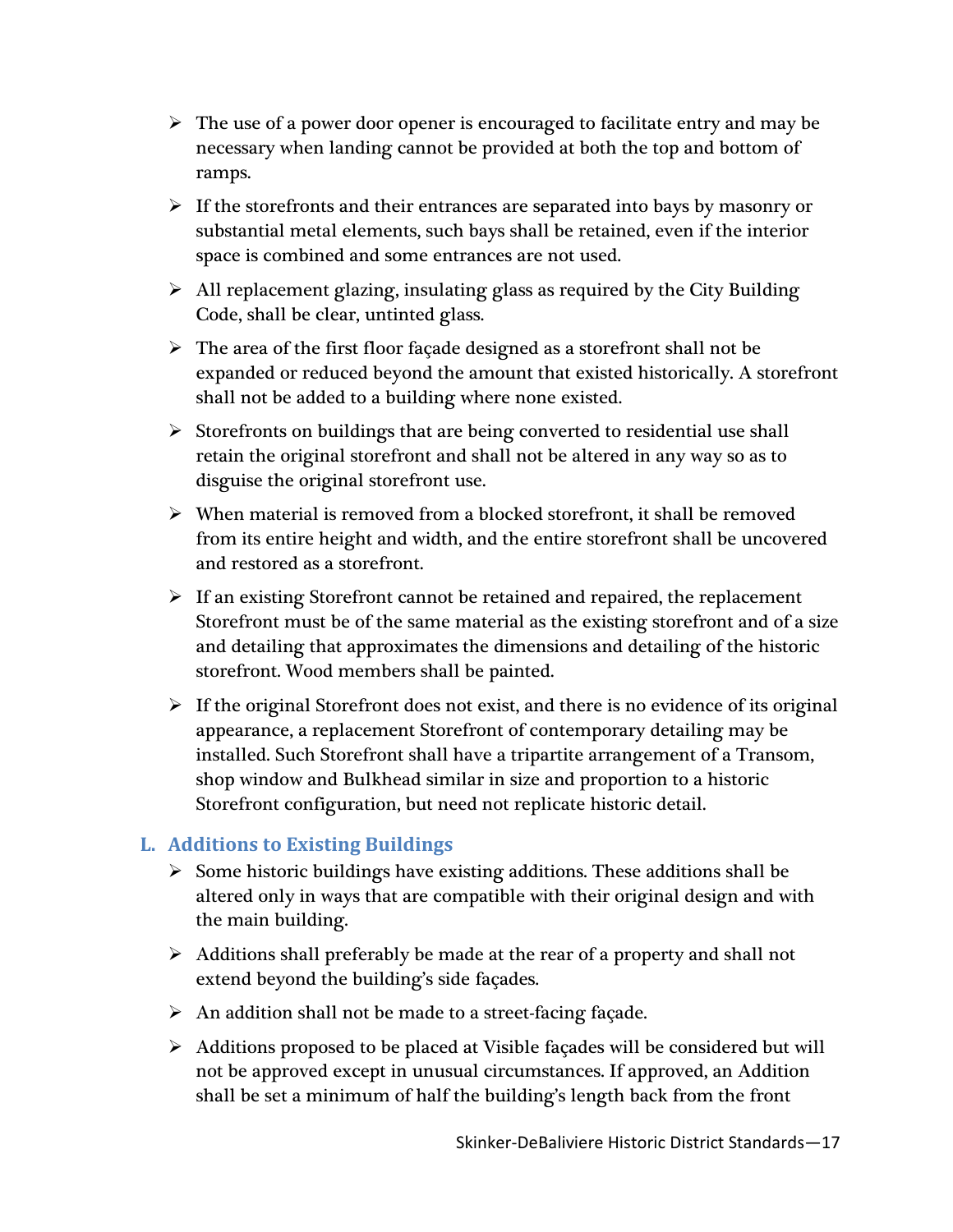façade; and shall be of subordinate scale and comparable materials to the main building; and shall be designed so that its design, detailing and colors do not visually compete with the historic property.

#### **M. Front Yards: Slopes, Walls, Fences, Paving**

- $\triangleright$  The Earth Terrace shall not be modified in height or reduced in extent to accommodate landscape amenities, including ponds, fountains, and water features.
- $\triangleright$  Vegetation is not regulated except that the percentage of the front lawn that is lawn or plantings, rather than paved sidewalks, must be comparable to that of nearby properties. Paving of any portions of a front yard does not meet these Standards.
- $\triangleright$  The Earth Terrace and its slope, where existing, shall be maintained unaltered and no new retaining wall shall be constructed parallel to the public sidewalk, unless the majority of the properties on the block have been so altered (50% or more) or an accessible ramp is installed.
- $\triangleright$  No landscape wall shall stand in front of or forward of a street-facing façade unless integrated into an accessibility ramp arrangement. Curb-like retaining walls less than eight (8) inches in height may be of cast-in-place concrete or a material that attempts to replicate historic stone.
- $\triangleright$  No new Visible landscape or retaining wall shall be constructed of nonmasonry materials, such as wood timbers. Exposed cast-in-place concrete and concrete block may be used but shall be faced with brick or stone that is of the type, shape, coursing, as common in historic walls in the district, and laid with mortar. Dry-laid stone, ashlar style coursing, and stone that is not in a block shape are not commonly used and shall not be approved.
- $\triangleright$  A new Visible retaining wall between a street facing façade and the sidewalk shall have a vertical face, not stepped back or sloped, and will have a cap of stone or brick.
- $\triangleright$  A wrought-iron or cast-iron metal fence, or a metal fence that replicates the appearance of wrought- or cast-iron, less than 48 inches in height, may be placed in front of a street-facing façade of a building.
- $\triangleright$  Visible high fences, between 48 inches to 72 inches in height when measured from the ground, shall be placed only at or behind the building line of a street-facing elevation.
- $\triangleright$  Visible high fences may be wrought-iron or cast-iron; boards placed vertically so the structure of the fence is not visible from the street; or a combination of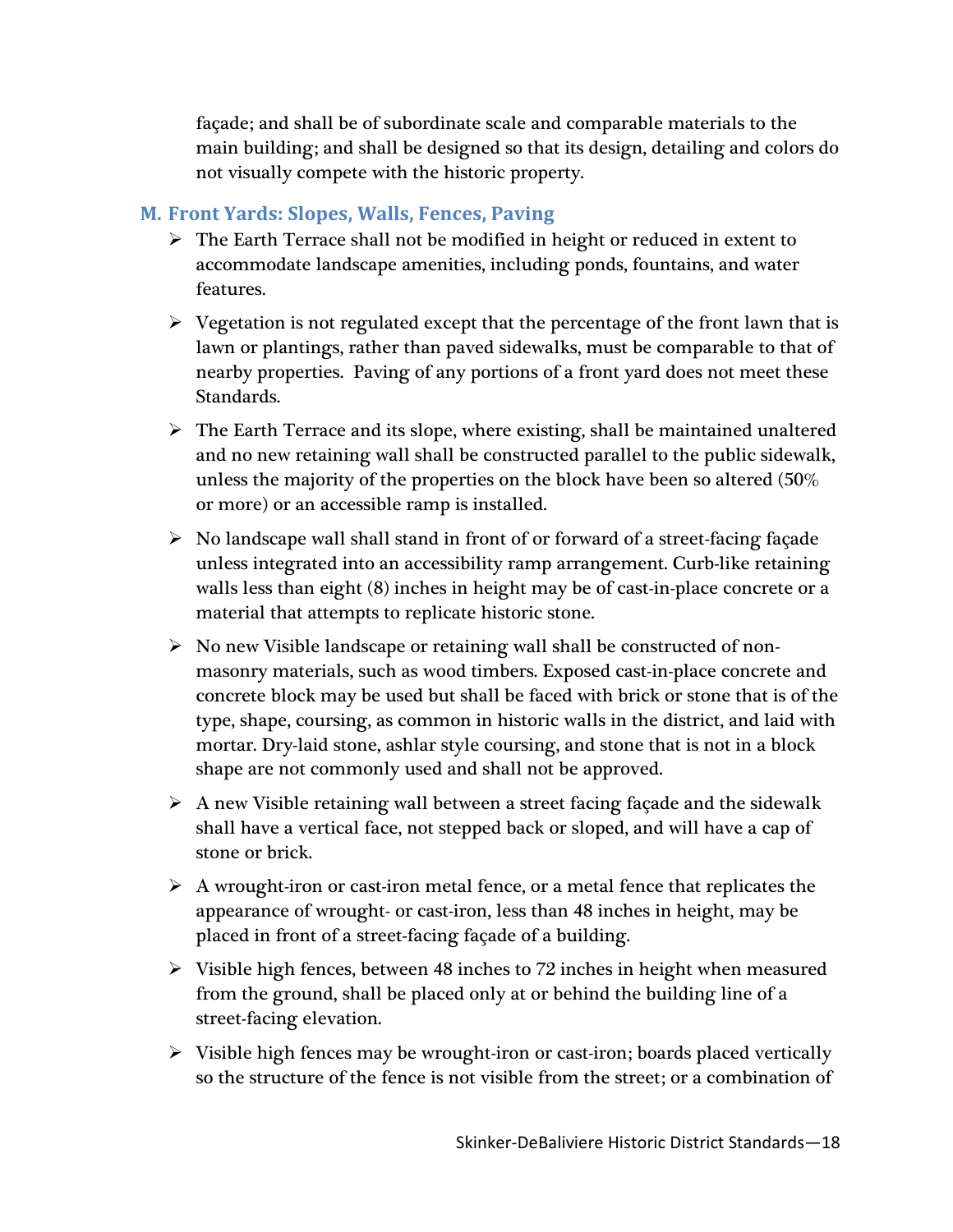brick pillars and metal fencing. Chain link fencing and vinyl fencing of any type are prohibited in any Visible location.

- $\triangleright$  Visible masonry walls placed as privacy fences shall be vertical in section and faced with brick or stone that is of the type, shape and coursing, common in historic walls in the district, and shall be laid with mortar. Dry-laid stone, ashlar-style coursing, and stone that is not in a block shape are not in the commonly used categories and shall not be approved. A stucco or poured concrete finish is prohibited.
- At street-facing façades, on-premise and public sidewalks shall be cast-in-place concrete with an exposed small aggregate finish. They shall meet both the façade and public sidewalk at right angles and not be curved.
- $\triangleright$  No new on-premises or public sidewalks shall be brick. If repairs to an existing brick sidewalk are not possible, a cast-in-place concrete sidewalk with an aggregate finish shall be installed. When existing brick sidewalks are repaired, they shall meet specifications to provide a stable, firm, slip resistant and sufficiently smooth surface to be a part of an accessible route.
- $\triangleright$  The width of the public sidewalk shall not be altered unless it is to provide an accessible way. The width of on-premises sidewalks traditionally has been narrow; the width may be expanded by 5 percent, or to meet the width common on the blockfront. The width of the sidewalk shall not be made wider than the front porch steps and shall not dominate the front yard.

#### **N. Yard Structures**

- $\triangleright$  Storage sheds larger than 6-foot by 6-foot or taller than 84 inches are prohibited in Visible locations.
- $\triangleright$  Prefabricated metal or fiberglass storage sheds are prohibited in visible locations.
- $\triangleright$  Other structures proposed to be built in the yard, such as swimming pools, gazebos, pergolas, tree-houses, chicken coops and playhouses, shall be placed for least visibility. If these structures are Visible, traditional design and finished wood materials, painted or opaque-stained, are required.

## **O. Infill Buildings**

 $\triangleright$  Any alterations made to an Infill Building considered to be Merit or High-Merit must not alter its character; the Standards applicable to historic buildings in the district shall be applied to it as well.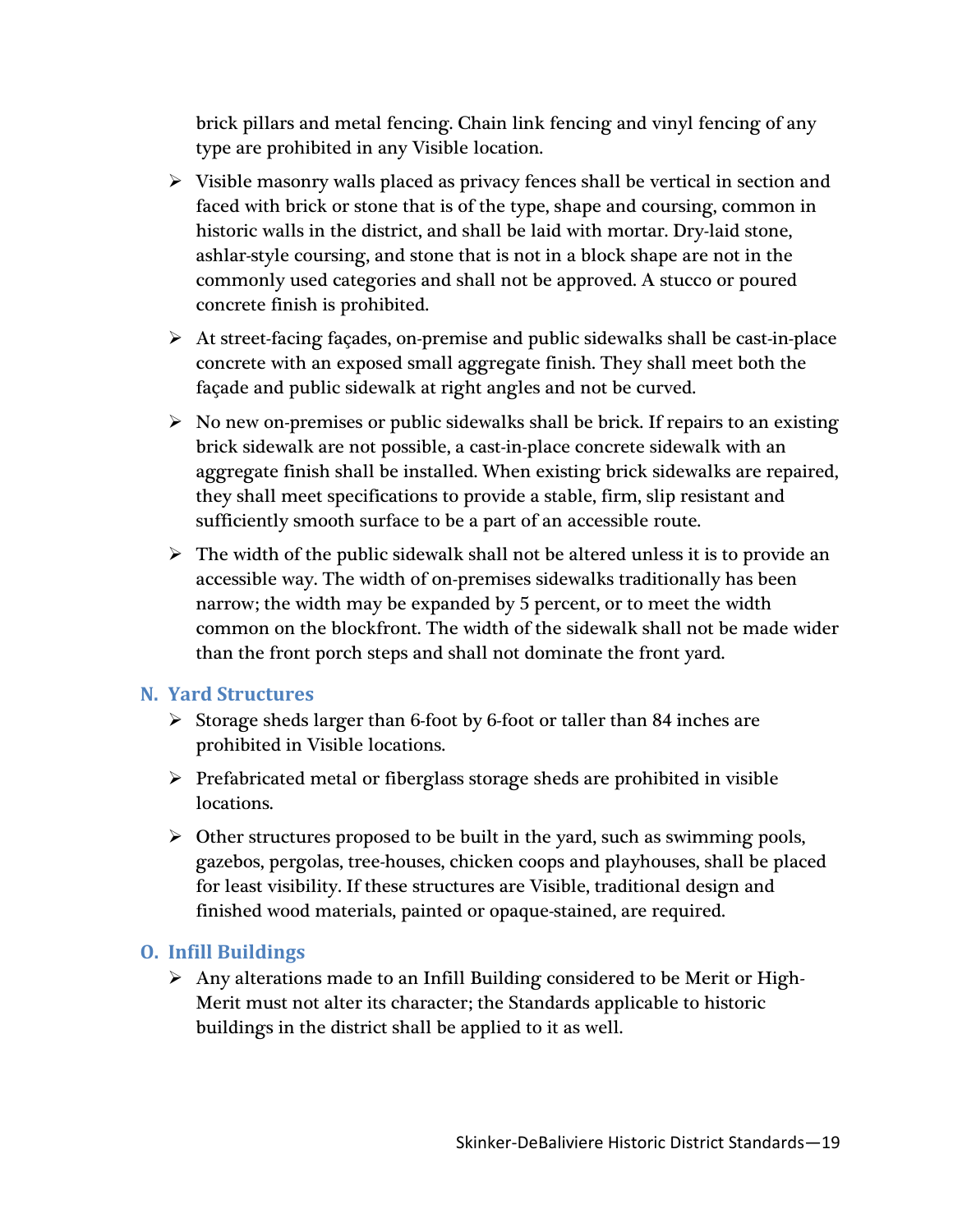$\triangleright$  An infill building or a later addition to a historic building determined not to be Merit or High Merit, may be altered. Any additions or alterations must be compatible with both the existing building and the surrounding structures.

# **VI. Demolition**

City Ordinances #64689, as revised by #64925, and Ordinance #64832, provide demolition review criteria that are hereby adopted to address proposed demolitions of buildings located within the district.

In conjunction with the use of those criteria, these additional criteria shall be addressed.

- $\triangleright$  Demolition of any building or portion of a building that fronts a street for the construction of a surface parking lot shall not be approved under any circumstances.
- $\triangleright$  A proposal for demolition of one or more historic buildings that would also include the preservation of High Merit or Merit building in need of substantial rehabilitation, may present reasons for the approval of demolition.
- $\triangleright$  If an Applicant offers substantial evidence that the building, in its entirety, is in such a condition that the only feasible rehabilitation thereof would be equivalent to total reconstruction, the application for demolition may merit approval if the applicant or current owner did not allow the building to deteriorate through neglect.
- $\triangleright$  Any proposed deconstruction or moving of a building, or any other action that has the same effect of demolition, shall be reviewed as a demolition.

# **VII. New Construction**

- $\triangleright$  All new construction within the historic district shall be compatible with the nearby historic buildings and the historic district as a whole. A new building shall not have elements or materials that are Visually Dominant.
- $\triangleright$  A new building shall have an appearance that represents the proposed use. For instance, a residential building shall have the overall presence of a residential building.
- $\triangleright$  A new building shall have windows in all street-facing façades and an entrance in a street-facing façade.
- $\triangleright$  A new building need not replicate a historic style found in a district or in nearby buildings.
- $\triangleright$  A new building may be contemporary in design as long as it is compatible with nearby buildings in the district.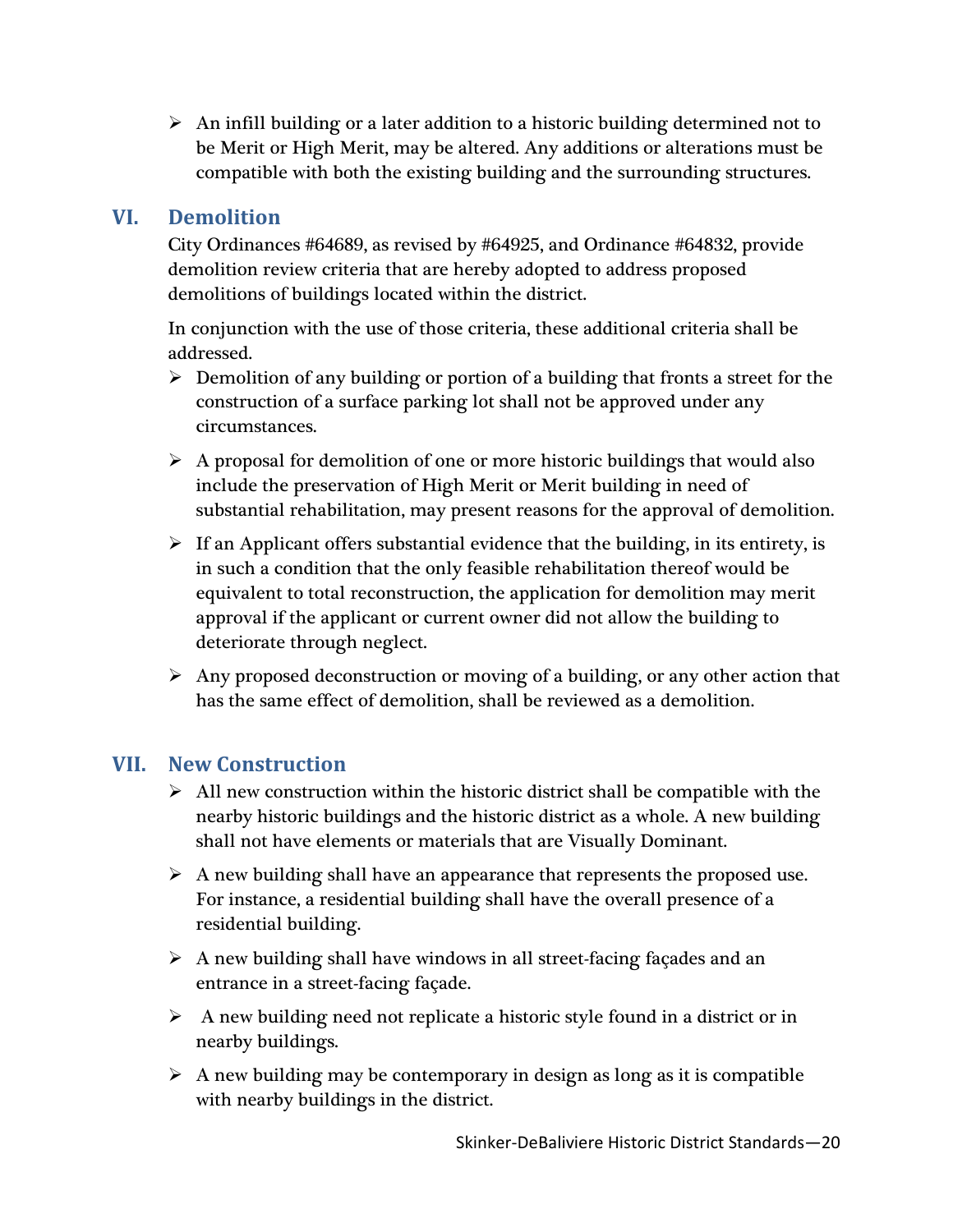- $\triangleright$  Color is regulated to the extent that proposed colors would create a condition of visual dominance and therefore incompatibility.
- $\triangleright$  Compatibility cannot be achieved if more than one major or a small number of minor aspects of these Standards are not met. Latitude in interpretation shall be given only to projects where there is a very limited context of historic buildings, site conditions are such that they impact the building's design: or other unusual conditions that shall be expressly noted.

## A. Alignment and Setback

- $\triangleright$  A new building shall have its front façade aligned with the front façades of adjacent buildings, or the dominant alignment of the blockfront if there is some variation.
- $\triangleright$  A new primary building shall be sited be sited at the building line of the street.

## B. Massing, Scale and Proportions

- $\triangleright$  The massing, scale and proportions of a new building shall be comparable to that of the adjacent buildings or to the common overall building massing within the block, and on the same side of the street. Compatible massing is determined by height, width, roof shape, and number of stories.
- $\triangleright$  Compatibility in scale— the overall size and massing of the building— is achieved through comparable heights of cornices, floor-to-ceiling heights; heights of first floors above grade, and the dimensions of dormers, window and door openings, and other such components of the design.
- $\triangleright$  Proposed variations from compatible heights should have a rationale derived from the building's use or based on its location within the district.

## C. Ratio of Solid to Void

- $\triangleright$  Comparable ratios of solid to void—the percentage of opening to solid wall—in a new building and nearby historic buildings ensures compatibility.
- $\triangleright$  The total area of windows and doors on the front facade of a new building shall be no less than 25% and no more than 33% of the total area of the facade.

## D. Exterior Materials

 $\triangleright$  Dominant exterior materials on street-facing façades shall be consistent with the historic fabric of the neighborhood.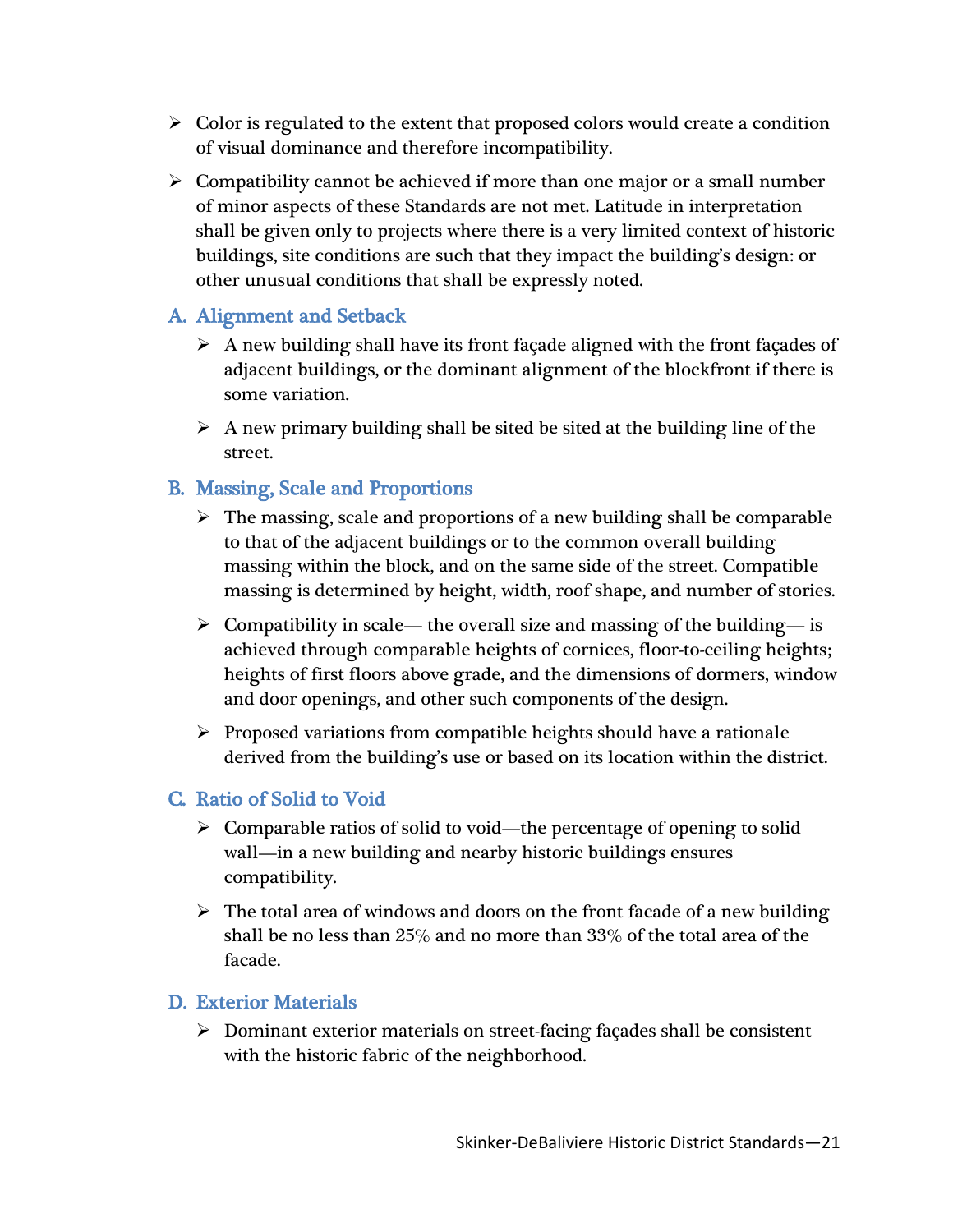- $\triangleright$  A compatible dominant material is likely to be a brick, in a nearly uniform color range; reclaimed brick shall not be used on a façade unless it is uniform face brick. Non-traditional colors of brick not present in historic buildings within the district, shall not be considered to meet the requirement for compatibility.
- $\triangleright$  Non-historic materials that can be painted, such as cementitious siding, in clapboard or panel forms, are compatible secondary materials.
- $\triangleright$  Materials that simulate masonry materials that are not laid with mortar shall not be approved.
- $\triangleright$  Vinyl siding and exterior insulated finish system (EIFS) panels are prohibited on any street-facing or highly visible façade.
- $\triangleright$  Materials that have the condition of being visually dominant, in terms of contrast with traditional building materials, due to their scale of unit, joint pattern, texture, brightness, hue, or tone, shall not be approved as the dominant façade material. Such materials may be used as accent materials.
- $\triangleright$  When more than one material is used on a façade, the lighter materials shall be positioned above heavier materials; for example, siding shall be placed above brick, but not brick above siding.
- Materials utilized on street facing and Highly Visible façades should return at both side façades of the building a minimum of 2 feet plus the width of the side yard or gangway between the new building and the adjacent building.

## E. Roof Forms and Materials

- $\triangleright$  A new building's roof shall have a form that is common on nearby buildings.
- $\triangleright$  Roof materials shall be those common in the district, although composite shingles on sloped roofs are considered to be compatible in most instances.
- $\triangleright$  Flat roofs shall be edged with parapets.

## F. Windows

- $\triangleright$  All street facing and Highly Visible façades shall have window openings that provide a ratio of openings to solid wall that meets the stated requirement.
- $\triangleright$  Fenestration patterns should be compatible with those in the historic district, such as placing windows in bays and aligning horizontally with neighboring houses.